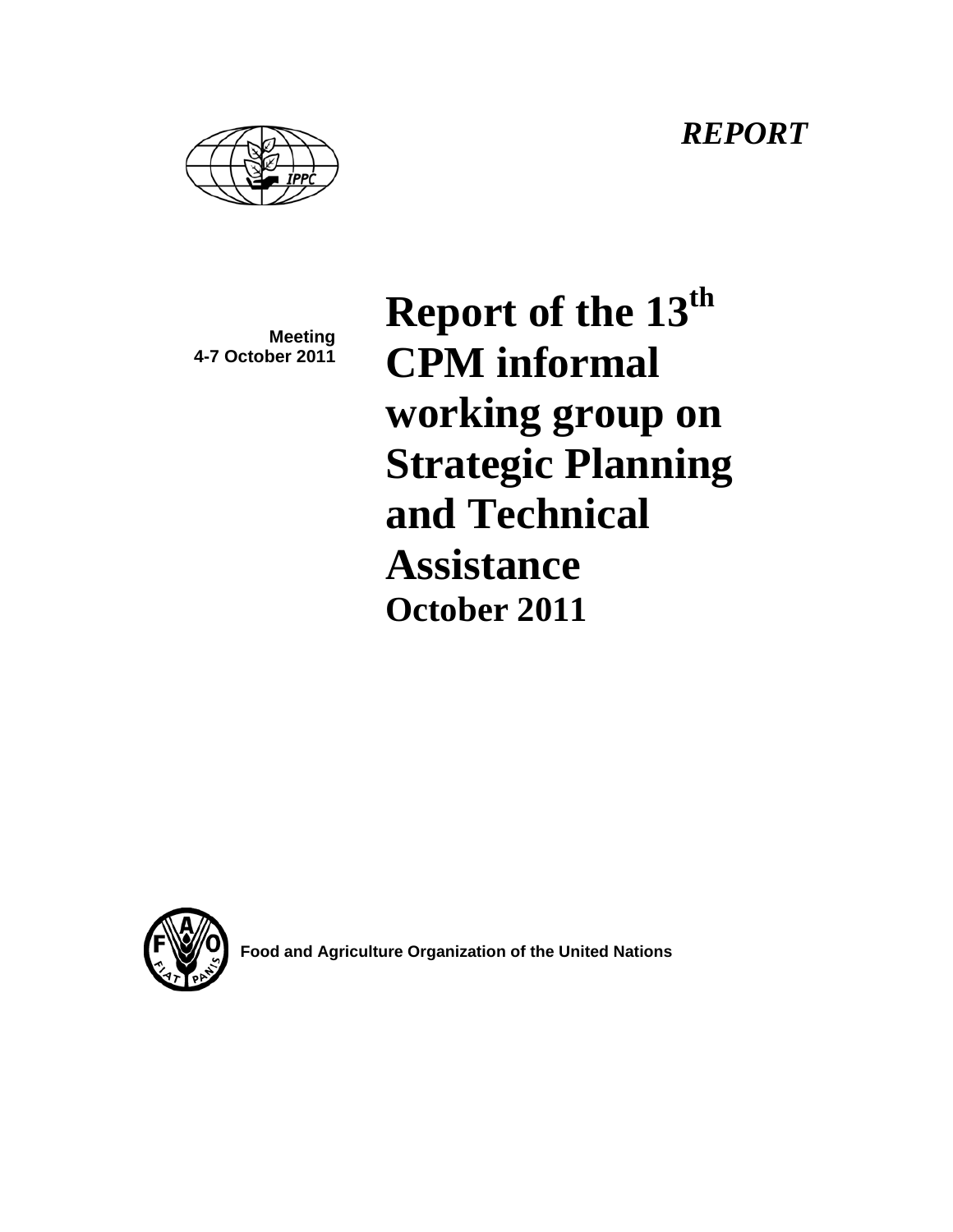The designations employed and the presentation of material in this information product do not imply the expression of any opinion whatsoever on the part of the Food and Agriculture Organization of the United Nations (FAO) concerning the legal or development status of any country, territory, city or area or of its authorities, or concerning the delimitation of its frontiers or boundaries. The mention of specific companies or products of manufacturers, whether or not these have been patented, does not imply that these have been endorsed or recommended by FAO in preference to others of a similar nature that are not mentioned.

The views expressed in this information product are those of the author(s) and do not necessarily reflect the views of FAO.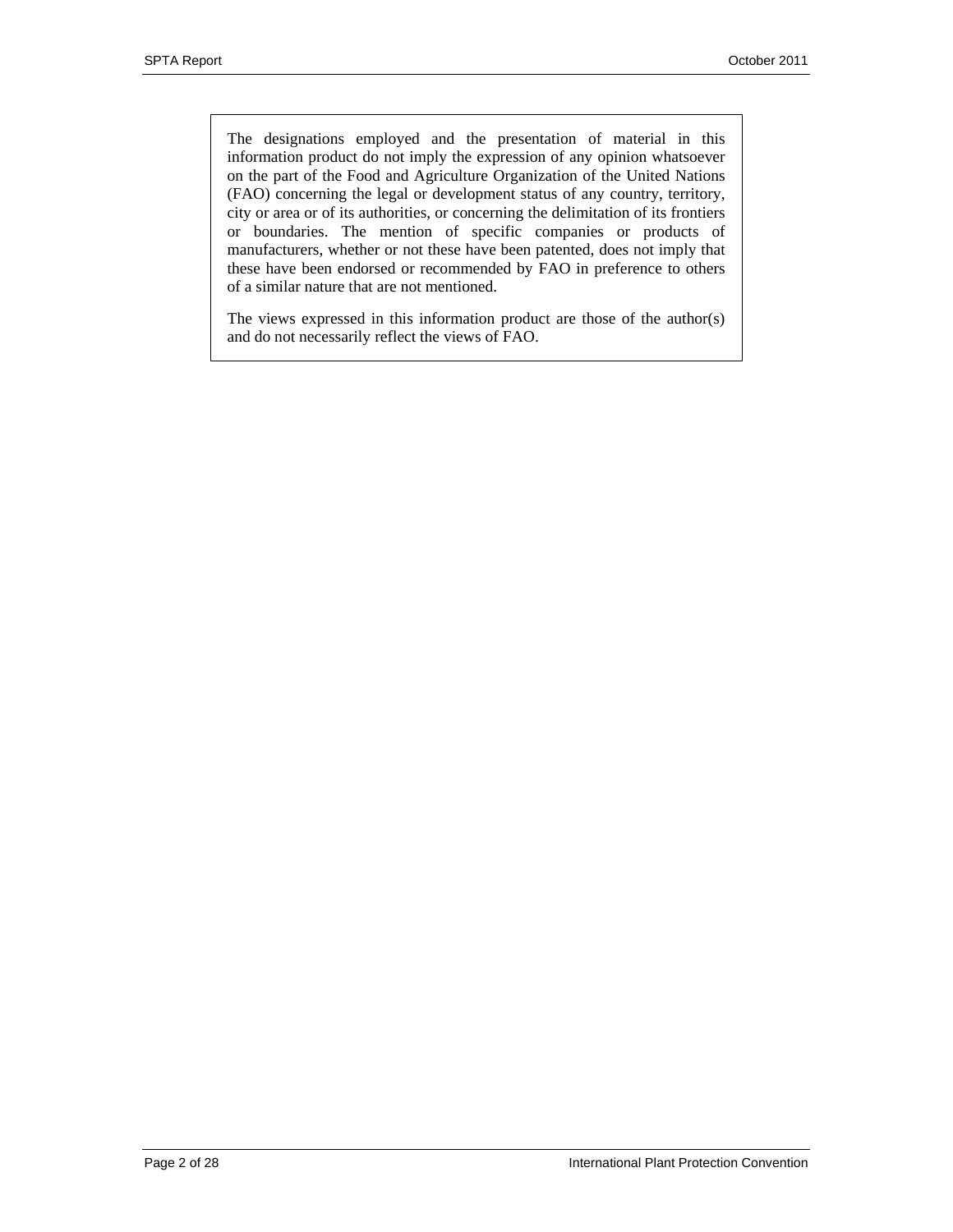# **CONTENTS**

| 8. Prioritization of Topics and Priorities in the IPPC Standard Setting Programme16 |  |
|-------------------------------------------------------------------------------------|--|
|                                                                                     |  |
|                                                                                     |  |
|                                                                                     |  |
|                                                                                     |  |
|                                                                                     |  |
|                                                                                     |  |
|                                                                                     |  |
|                                                                                     |  |
|                                                                                     |  |
|                                                                                     |  |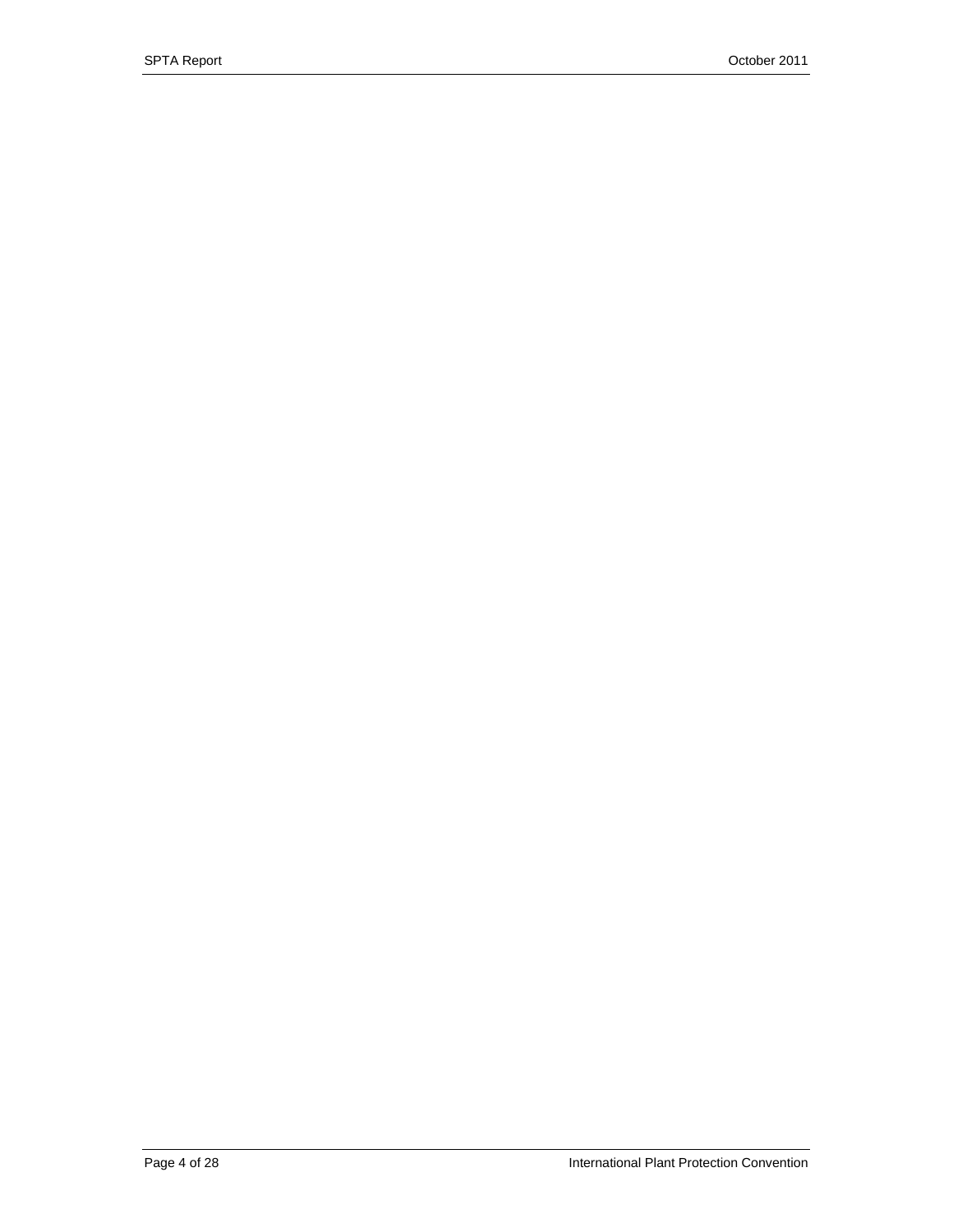## **1. OPENING OF THE MEETING**

The Secretary to the International Plant Protection Convention (IPPC) welcomed all the participants to the  $13<sup>th</sup>$  meeting of the Commission on Phytosanitary Measures (CPM) informal working group on Strategic Planning and Technical Assistance (SPTA) and regretted to inform the group that the CPM Chairperson was unable to attend.

The Secretary welcomed all the participants to the meeting and introduced the new IPPC Coordinator, Mr Fedchock, who will begin working for the IPPC Secretariat in November 2011. He also introduced other Secretariat staff who would be attending the meeting and thanked CPM members for their inkind contributions of human resources.

The Secretary informed the participants that the Food and Agriculture Organization of the United Nations (FAO) have elected a new Director-General, Mr Graziano da Silva, who will start in January 2012.

The Secretary also noted that the IPPC will be 60 years old in 2012 and that he would like to discuss some options for celebrating this important milestone.

The Secretary turned the meeting over to the Chair of the SPTA meeting, Ms Yim (Bureau Vice-Chairperson), who had been chosen for this role by the Bureau at its June 2011 meeting.

## **2. ADOPTION OF THE AGENDA**

The participants reviewed the agenda<sup>1</sup> and noted the discussion papers received regarding the role of the SPTA and Subsidiary Body on Dispute Settlement (SBDS). The participants also wanted to discuss the following points: the Secretariat budget, the  $60<sup>th</sup>$  anniversary of the IPPC and CPM-7 (2012) side session speakers. These items were added to the agenda under *Section 14. Other Business* and the modified agenda was adopted as presented in Appendix 1.

## **3. HOUSEKEEPING**

## **3.1 Documents list**

The documents for the meeting were reviewed (see documents  $list^2$  in Appendix 2). It was noted that many documents that covered important issues were not available well in advance which made it difficult for participants to collaborate on these issues prior to the meeting. The Secretariat was requested to follow the guidance established by the Bureau and ensure that meeting documents are made available at least two weeks prior to the meeting. The Secretary acknowledged this and said he would strive to meet these expectations in the future.

## **3.2 Participants list**

The participants reviewed and updated their contact information<sup>3</sup>. They were reminded to also update their contact information on the International Phytosanitary Portal (IPP –  $\frac{www.jpoc.int)}{www.jpoc.int)}$ . The list of participants is attached in Appendix 3.

#### **3.3 Local information**

The IPPC Secretariat reviewed the local information document<sup>4</sup> and provided logistical support to the meeting participants.

l

<sup>1</sup> SPTA 2011/01

<sup>2</sup> SPTA 2011/03

<sup>3</sup> SPTA 2011/05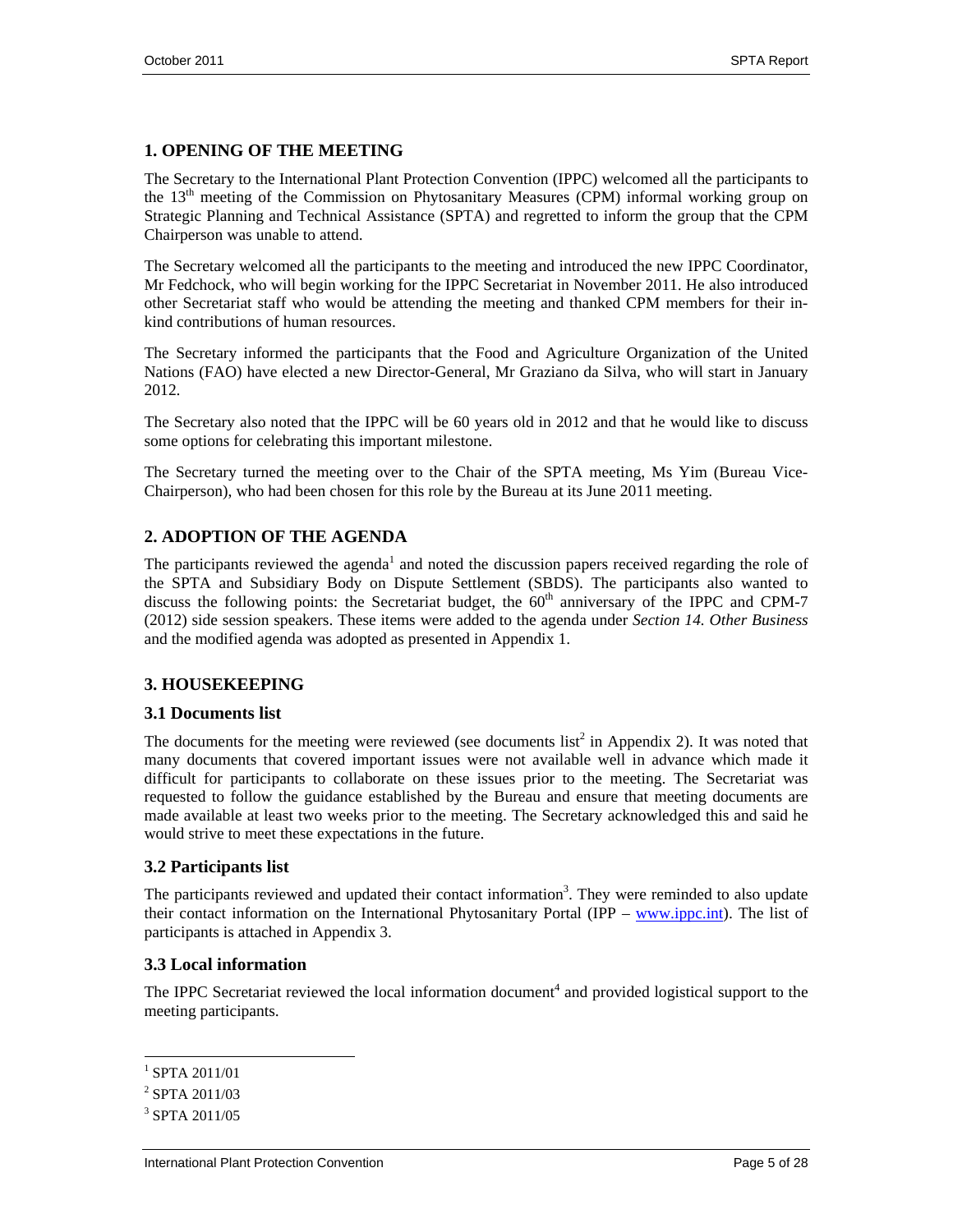## **4. BUREAU UPDATE**

In the absence of the Chair of the Bureau, one of the Vice Chairs, Mr Ashby (United Kingdom), gave a brief verbal update of the 2011 Bureau meetings. He noted the 2011 June Bureau meeting report was still not finalized and posted on the IPP but that it would be posted soon. He also noted that the Bureau had met the day before the start of this meeting, mostly to prepare for this meeting. The Bureau will meet again at the end of this meeting to discuss strategies and ways to move forward based on SPTA decisions.

One participant asked about the concerns of the Nagoya Protocol (NP) and it was explained that there could be some concern that the NP may be in contradiction to the IPPC and that the Secretariat would be seeking a legal opinion from FAO legal services. In addition, the IPPC may also need to seek direction from the CPM on this issue.

As next year will be the  $60<sup>th</sup>$  anniversary of the IPPC, it was felt that the SPTA should focus on raising awareness of the IPPC through the development of an effective communication strategy.

## **5. SECRETARIAT'S REPORT**

The Secretary presented the document<sup>5</sup>, identified the major items achieved and noted that points stating *Ongoing* indicated that there had been signification work in these area, but that they were not yet completed as many of them are longer-term projects.

### *Goal 1: Standard Setting and Implementation*

One participant questioned the need of a Chinese Language Review Group (LRG), as only one contracting party utilizes this LRG. The Standard Setting Officer noted that Chinese is a complex language and that there are still some issues of language preferences that need to be sorted.

Regarding the development of a strategic plan for Standard Setting, it was suggested that this be deferred until the IPPC Strategic Framework was adopted by the CPM-7 (2012).

There was some discussion on how other international organizations such as the CBD and WTO-SPS are looking at IPPC standards and considering their relevance, and how they should be implemented. There was also discussion on the need for guides on how to implement IPPC standards for other sectors like the Forestry guide. It was felt this would be stressing the importance of IPPC standards but it also raised concerns that others may not interpret and implement IPPC standards as intended. It was felt the new communications strategy should take this issue into account.

## *Goal 2: Information Exchange*

The Secretary noted that for Information Exchange, some items were pending because of unexpected staff shortages. Some participants felt that the work programme should be managed in such a way as to not raise unrealistic expectations.

It was again noted that many meeting documents were not available in a timely manner but efforts are underway to correct this. One participant noted that reports that are presented in bullet fashion make it much easier for people who are non-English mother tongue to understand.

### *Goal 3: SBDS*

One participant noted that the SBDS is possibly being under-utilized and suggested that it could expand its role to address some of the implementation review and support system (IRSS) issues. One participant questioned what the status of the current dispute was. The Secretariat responded saying that

 $\frac{1}{4}$  $4$  SPTA 2011/02

<sup>5</sup> SPTA 2011/15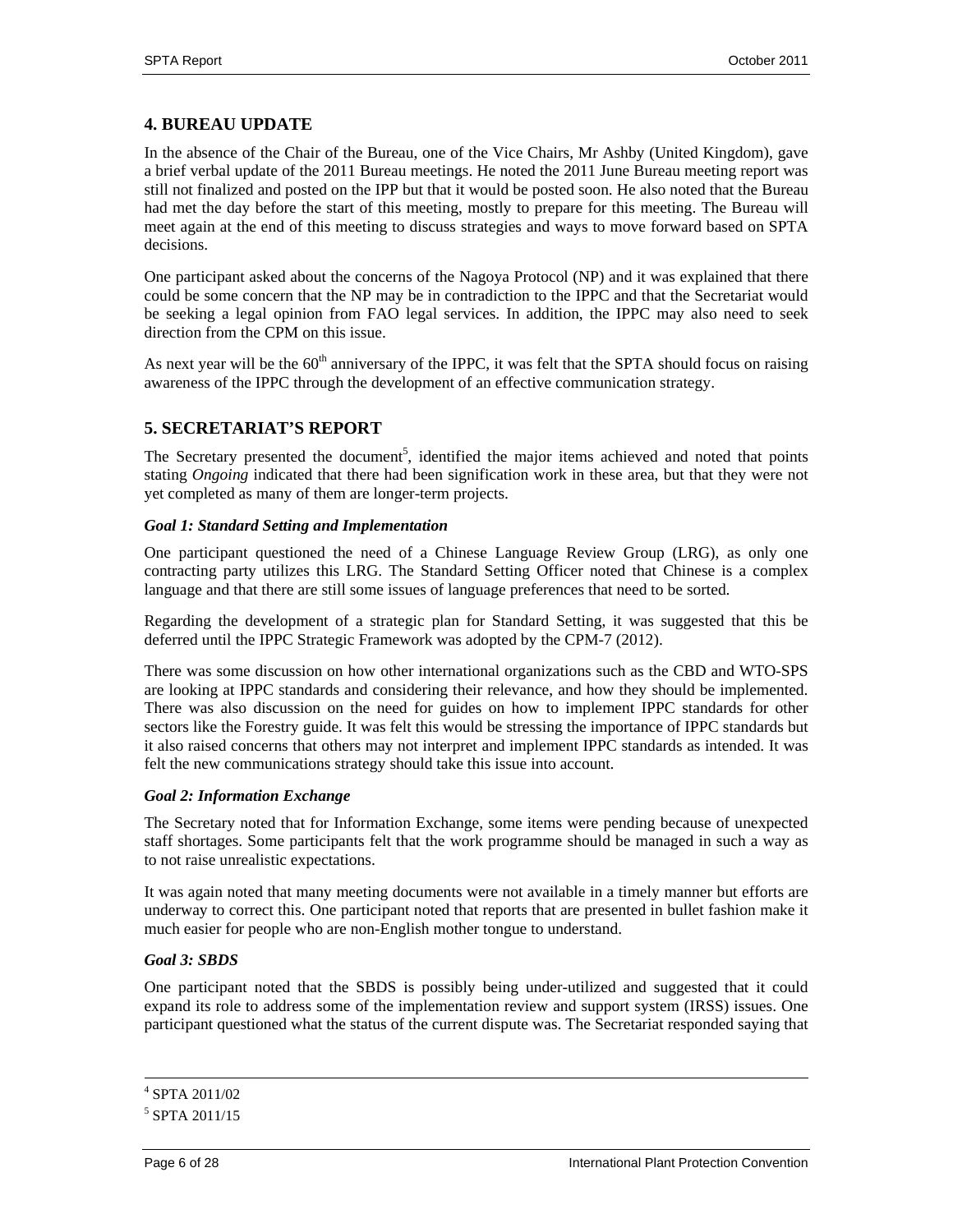dedicated resources needed to be allocated to this area to help strengthen its role. The current dispute was moving slowly and those involved needed frequent follow up, which is resource intensive.

### *Goal 4: Capacity Development*

One participant considered the Regional Workshops reviewing draft ISPMs to be very important and suggested that the workshop for the Russian speaking countries should also be delivered in English, since many countries in this European region, such as those in Central Europe, could benefit from the workshop. One The Secretariat noted that the translation and interpretation costs would be very high. One participant felt there was no need for simultaneous interpretation as whisper interpretation is often used.

It was noted that the Secretariat is working on several projects. The Secretariat reminded the SPTA that new IPPC projects were under development and since concentration is on these projects, the Secretariat will not be able to provide support for projects in individual countries.

(1) One participant emphasized that capacity building remains a high profile area, especially now with the regional blocks developing and the increased need for harmonisation. The SPTA recognized the need for a Central European Regional Workshop in English and Russian and requested the Secretariat to investigate if it could find the additional resources

### *Goal 5: The CPM and a sustainable IPPC*

The Secretary gave an update on staffing and explained a variety of "in-kind" contributions that contacting parties were making in terms of providing staff to help the Secretariat deliver the work programme. Some contributions were small while others offered staff for up to two years. He also noted the current status of recruitment for the 2011 and that the IPPC Coordinator and Standard Setting General Services staff recruitment had been completed. The P3 position in Standard Setting is in the final stages of recruitment. The Secretariat explained that expected levels of staffing for 2012 would be included in the 2012 budget papers. The SPTA felt that a staff chart, which included all the different types of staff working in the Secretariat, would be helpful.

(2) The Secretariat will develop a staff chart which will display all the different types of staff working in the Secretariat.

It was noted that the CPM-6 (2011) requested a paper on the merits and consequences of the IPPC being more autonomous in the future and the SPTA should keep this in mind when making strategic decisions during the meeting.

The status of the Voluntary Funding Agreements was discussed. There has only been limited work on this task, but the Secretary will actively follow up on this with contracting parties and regional organizations before the end of the year.

#### *Goal 6: Partners*

In regards to international cooperation between the IPPC and other organizations, the SPTA thought it would be useful to develop a strategy for this work as it was felt that the Secretariat is responding to the needs of others rather than driving own partnerships.

(3) The Secretariat will develop a concept note of what is expected when meeting with relevant international organizations. The IPPC Secretariat, Bureau members, etc. can refer to this document to help ensure a more consistent IPPC message is delivered when meeting with partners. This should also be considered when developing a communications strategy.

### *Goal 7: Review*

The Secretary noted that the project of IRSS had commenced. One Bureau member asked whether the IRSS Help Desk Lead was hired as a full time staff person and fully funded by the EU funding. It was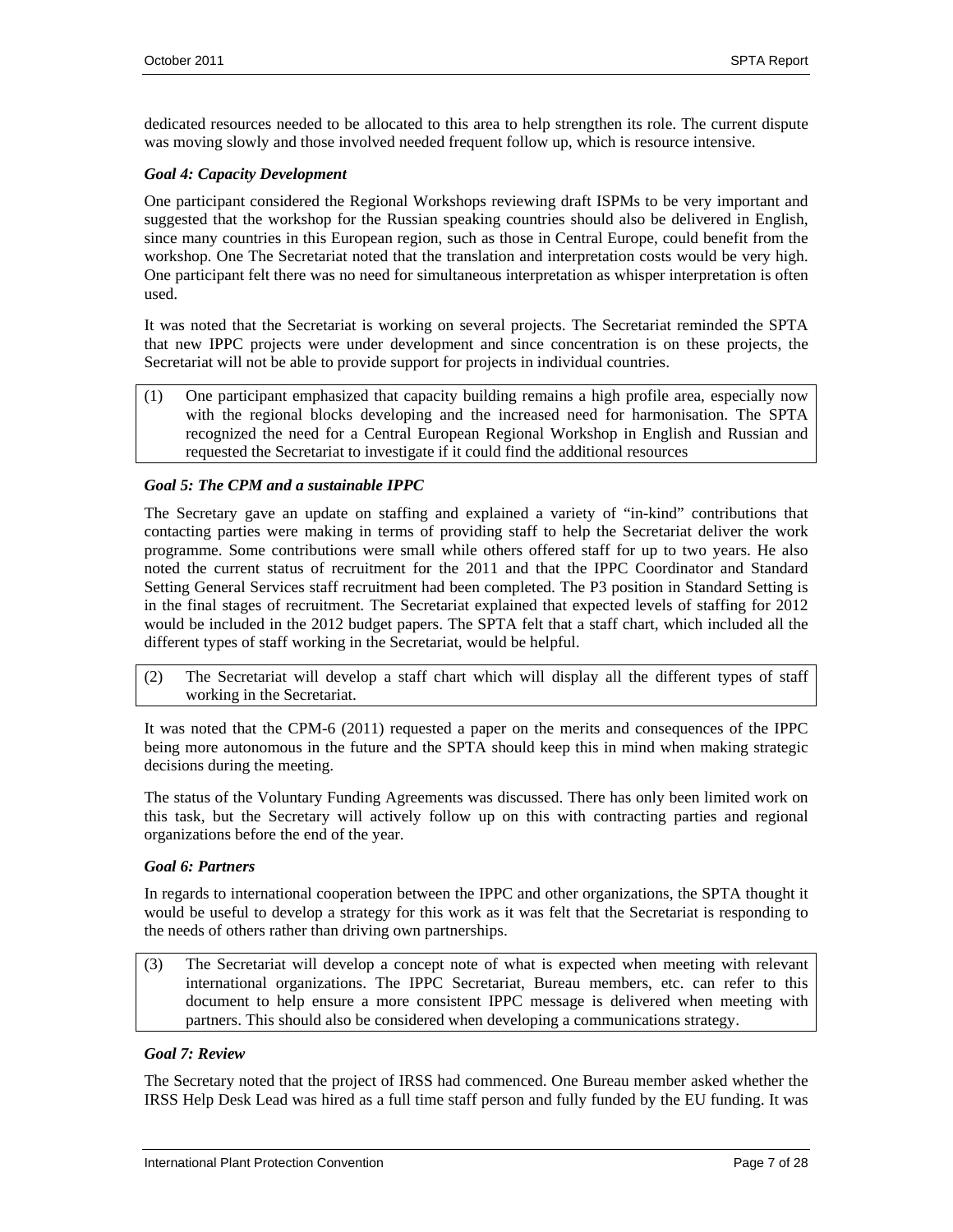noted that at this time there is not someone hired to be the Help Desk Lead but that the current IRSS Officer was taking on this task until some short-term staff could be hired.

## **6. STRATEGIC AND MEDIUM TERM PLANS**

The Secretary thanked all the participants who had made contributions in the last year.

A paper<sup>6</sup> on work planning of the IPPC in the context of FAO was provided. The participants thanked the Secretariat for providing this paper which allowed the SPTA to more easily see how the IPPC fits within the FAO Strategic Framework. The IPPC Secretariat is under the Organizational Result OR2: Transboundary pests, which are under the Strategic Objective SOA: Sustainable intensification of crop production. Some participants felt it could also be related to a number of other strategic objectives and the Secretary explained that the IPPC work could also be linked to various unit results in other areas.

It was noted that the meeting reporting objectives target for some areas was low but the Secretariat explained that that only about 33 percent of contracting parties (CPs) comply with 60 percent of reporting obligations.

There was also a concern that there was no medium term plan for the IPPC, only a long-term plan. The Secretariat noted that it is now following the FAO system of short, medium, and long-term planning and presented the medium term plan, which follows the new FAO format. There were concerns of how realistic the medium term plan is, and the SPTA suggested that the IPPC Secretariat should have targets that could be met and improved, and that in some cases a two year cycle might not be long enough because some activities last longer. A small group was formed to assist in reviewing the medium term plan. The SPTA nominated Ms Rymer (Australia), Mr Stubbings (Canada), Mr Van Alphen (Netherlands), Mr Fukushima (Japan) and Mr Greifer (USA) for this group, which will review the document and provide comments to Mr Nowell (IPPC Secretariat).

The SPTA:

(4) *agreed* to continue the development of a medium term plan under the IPPC Strategic Framework with the assistance of selected SPTA participants.

(5) *agreed* to present this to CPM.

## **6.1 CPM strategy and medium term plan**

The paper on the IPPC Strategic Framework (SF) 2012-2019<sup>7</sup> was presented. The goal of developing this was to be in-line with the FAO strategic framework. The SPTA thanked the authors of the paper, Mr Hedley (New Zealand) and Mr Greifer (USA), for drafting the document and for incorporating all the comments that had been received while noting that the document is easy to read, simple to understand, and very well-written.

There was general discussion about the purpose of the SF. Most felt it should give all stakeholders an idea of the long-term direction. It was recalled from CPM discussions that the SF was to help highlight the importance and relevance of the IPPC to the CPM and FAO, rather than serve as a reporting tool and that it should not become too complex of a document serving a multitude of functions. The audience of the SF is very broad; it is not limited to the Secretariat, so there is no need to include more reporting and measuring. It should be made clear that everyone is involved in delivering this plan and often other stakeholders are responsible for carrying out certain activities. It was also noted that the SF should be used as a guide for the short, medium, and long-term IPPC work plans. Some participants felt it was important not to make promises that cannot be delivered, but others felt this level of detail

l 6 SPTA 2011/09

<sup>7</sup> SPTA 2011/04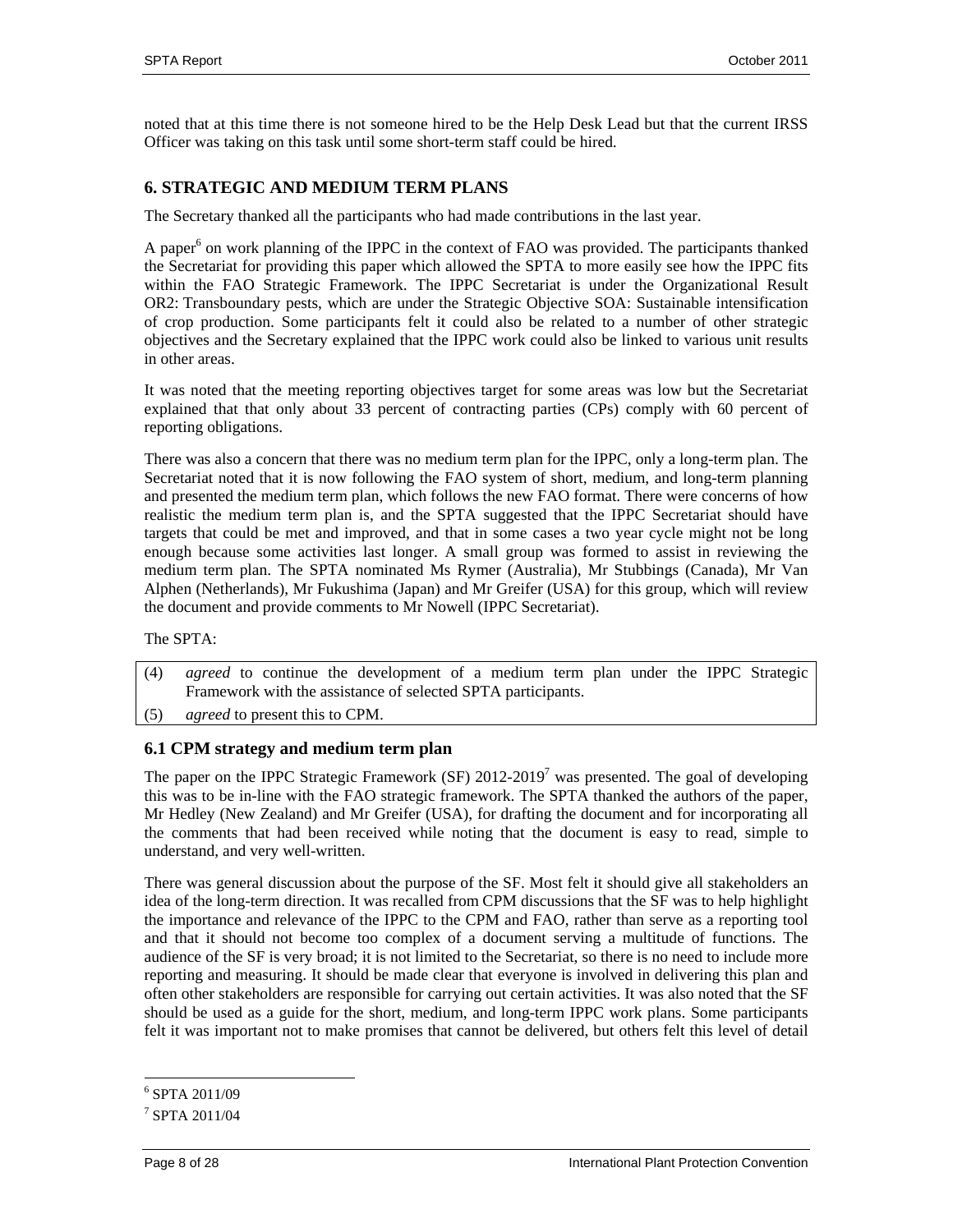would not be provided in the SF. It was agreed to modify the conclusion to state that, in order to work cohesively in the direction of the SF, long-term funding was essential.

It was furthermore noted that in this document Strategic Objective A is not the only FAO Strategic Objective that should be referred to, but that also other Strategic Objectives, relevant to the IPPC, should be referenced.

There was a suggestion to include, in the Executive Summary, an impact message such as "If you do not invest in the IPPC, then you cannot deliver on poverty and hunger alleviation, sustainability, crop intensification, etc." Some statements from the conclusion section should be moved to the Executive Summary to develop a stronger impact message.

It was suggested that the term *knowledge* was now used instead of *information* to be in line with FAO. Some participants considered the term *knowledge* not appropriate because it can be interpreted in many ways and is a more bureaucratic term. The term *information* was used in most cases.

There was concern that the role of the regional plant protection organizations (RPPOs), in the context of this strategy, is not present and should be added. This would encourage RPPOs to further collaborate with the IPPC. The SPTA agreed that RPPOs should be added. It was agreed to add additional references to the World Trade Organization (WTO) and the Convention on Biological Diversity (CBD).

It was also felt that there was some mixing of the terms: implementation and compliance, and this should be modified considering the CPM has decided that it would focus on implementation rather than compliance. It was suggested that the implementation of IPPC standards should be actively reviewed and supported, the text was adjusted accordingly.

It was also noted that the terminology could be more precise as in some places; wild flora was referred to rather than environmental protection and this could be confusing. It was agreed to use wording that linked to the issue of invasive plants.

The preparation of the medium term plan would be a large amount of work and some SPTA participants offered to assist the Secretariat (Mr Van Alphen (the Netherlands), Ms Rymer (Australia), Mr Hedley (New Zealand), Mr Griefer (USA) and a representative from Japan (name to follow).

The Strategic Framework was revised based on comments from the SPTA participants. Other specific comments should be provided to the Secretariat.

#### **6.2 Communication strategy and medium term plan**

The Secretariat presented the paper<sup>8</sup>, explained some of the points being considered for the IPPC communication strategy and questioned whether a medium term plan should be created from this strategy or to be included in the current SF. Some participants felt there was no need to align the communications strategy with the specific points in the SF. Others felt that the SF has a communications component, so there is a mandate to develop a communications strategy.

The SPTA:

- (6) *agreed* that, if there are communication strategies for the individual IPPC activities, then they should be incorporated in the current SF
- (7) *agreed* to follow the resource mobilization strategy outline.

#### **6.3 Resource mobilization strategy**

The authors presented the paper and gave a brief overview of the document. The SPTA thanked the authors of the paper<sup>9</sup>, Mr Lopian (Finland) and Mr Fedchock (USA) for drafting the document. They

 $\overline{a}$ 8 SPTA 2011/18

<sup>9</sup> SPTA 2011/06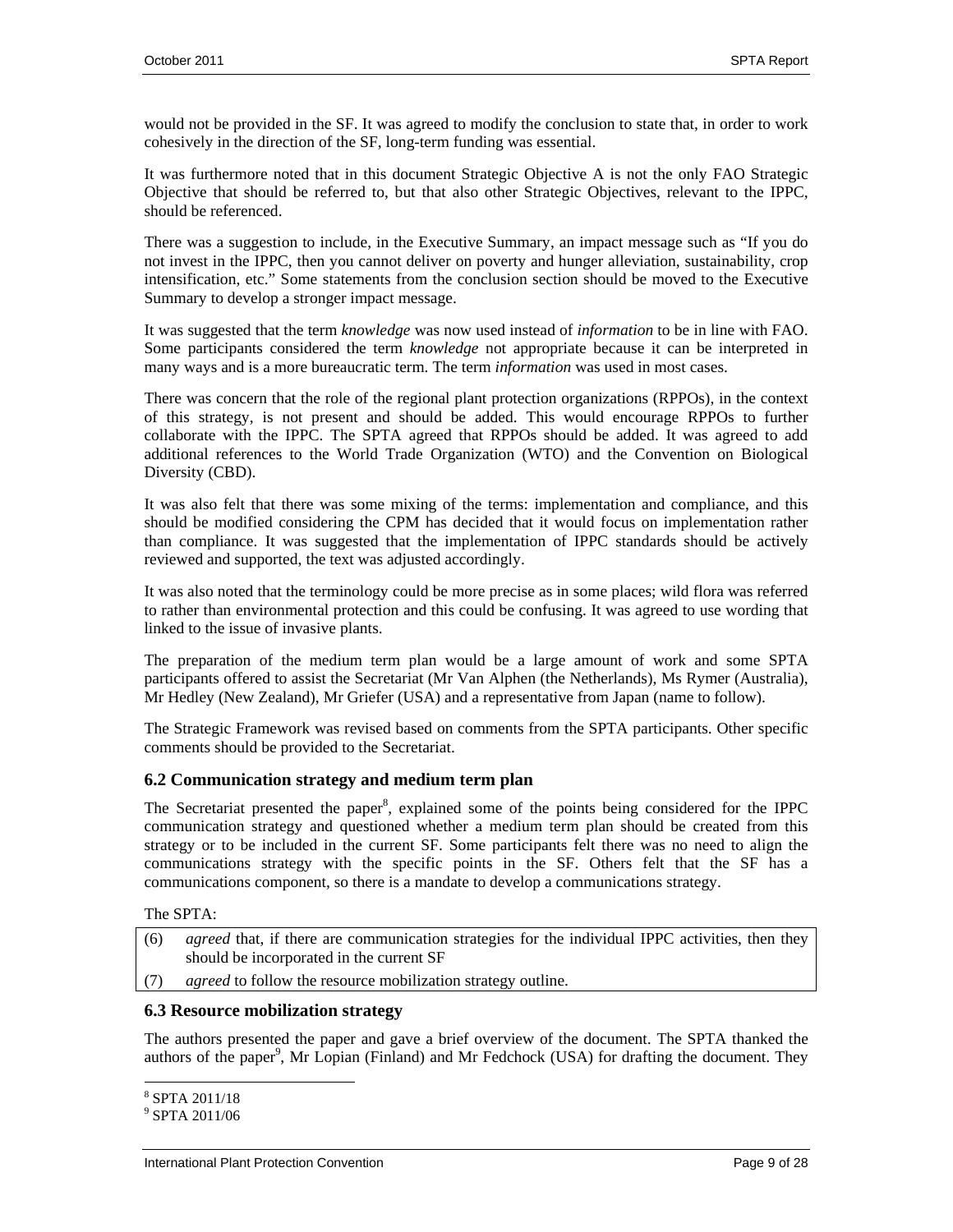noted that the paper was written to the target audience of the CPM, and that the CPM would adopt the resource mobilization strategy (RMS).

Some concerns were raised regarding the point: F2 *Creating an additional funding instrument through royalties on Phytosanitary Certificates* and that this may cause a problem for developing countries with weak currencies. Some participants felt that the burden of the cost would be on the producer who benefits the most from the use of Phytosanitary Certificates. It was also felt that an in-depth costbenefit analysis would need to be done.

There were some questions about practicalities of Section IV: *Revising the IPPC*. The authors noted that the IPPC should only be revised to accommodate the RMS if the IPPC was being revised for another reason in the future.

There was a discussion on whether to list all possible activities or to be selective. Some participants felt it might be better to divide the decisions into short-term (those that are feasible immediately) and long-term (those that required more analysis). It was noted that text should be left flexible enough that the IPPC Secretariat may work on issues not precisely listed in this document, as the Secretariat does spend time working on projects for other organizations. It was also felt that maybe the Secretariat should charge these organizations for the Secretariat input.

There was some discussion on the formation of a group to provide oversight or input to the RMS, some participants felt it should be a sub-set of the Bureau while others felt it should be composed of volunteers with more specific financial and fund raising expertise. Some felt that a more formal financial committee should be formed to provide oversight in order to bestow confidence to donors. There was further discussion on the oversight of funds provided by FAO and other donors and on the fact that a more formal oversight committee would have to limit their scope to oversight of funds the CPM has control over, such as the IPPC Trust Fund.

Participants felt that a non-permanent body should be formed to discuss this issue further and define the scope of the body. A small group composed of Mr Lopian (Finland), Ms Ranson (Australia), Ms Bech (USA), Mr Ashby (UK), Mr Onsando (Kenya) and the IPPC Secretary and future Coordinator should consider this further, possibly electronically.

The SPTA:

(8) *agreed* there should be a financial committee that plays a financial oversight and reporting role but not a planning role. This group should also play a role of champion for fund raising but the body should not be permanent. A small group of SPTA participants would consider this issue further.

It was noted that the development of a communication strategies should be done in combination with other areas as it is not stand-alone.

In-kind contributions were discussed and it was noted that this is very difficult for some developing countries to participate. It was agreed to work within existing FAO programmes such as internships etc. as much as possible. It was also noted that the different types of programmes and how to participate in them needs to be more clearly communicated. There were also concerns that some counties could influence the work programme in this way but the SPTA participants felt that the priority would be given to activities in the CPM approved operation plan.

The roster of experts was discussed and there were concerns that this could be very resource intensive. The Secretariat explained that it was intended only to put in place a mechanism to ensure that certain experts were screened first such as for PRA training or to facilitate the use of the PCE tool.

There was some discussion on how to strengthen institutional instruments but it was felt this was being investigated under the Article XIV body discussion and most of these issues are long-term.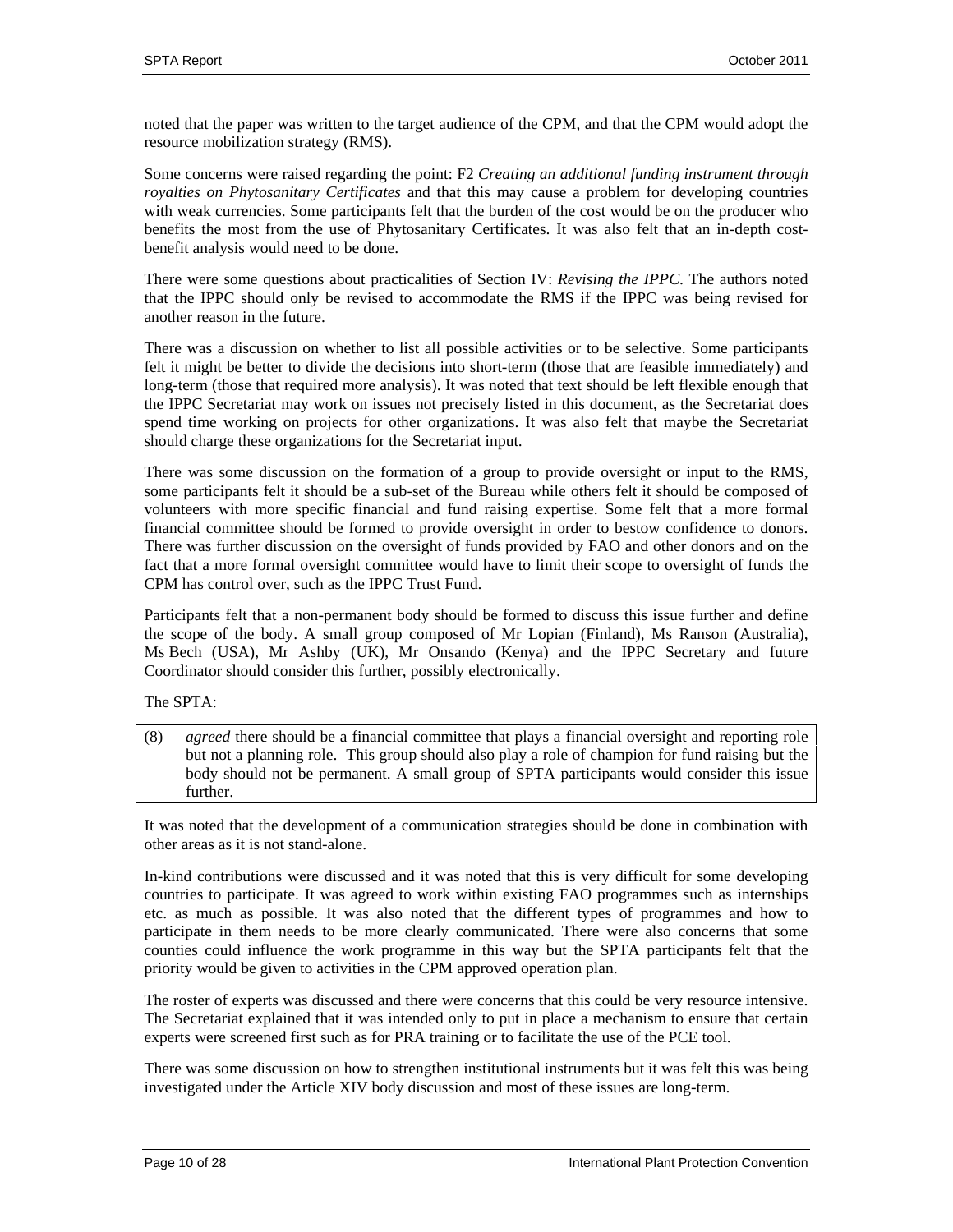There was an in-depth discussion on revising the IPPC. It was felt that a good analysis should be conducted before presenting this idea further. It was recognized that it was good to be challenged and that many other issues should also be consider such as developing Protocol to deal with transboundary pests, not limiting to regulated pests.

#### The SPTA:

- (9) *agreed* that the RMS should not include the broader issues but simply mention that a revision of the IPPC would be needed, if it was decided to have a financial committee
- (10) *agreed* that further analysis or a "white paper" should be developed on this issue.

There was discussion on the proposal of a joint convention but this concept was felt to be very complex and it was noted that IPPC is the only international standard setting body that carries the strength of a convention. It was decided to remove this point from the RMS.

#### The SPTA:

- (11) *agreed* that the RMS did not need to be formatted with references to the SF
- (12) *agreed* to continue the development of the RMS taking into consideration the SPTA discussions.

### **6.4 Capacity Development work plan and budget**

The Secretariat Implementation Officer presented the IPPC Capacity Development work plan and budget<sup>10</sup>. It was noted that Appendix 1 to the work plan presents the current version of the IPPC national phytosanitary capacity development strategy which does not contain the Logical Framework (log frame) as a complementary document and that the number of outputs has changed from six to eight. The Secretariat mentioned that the log frame provided at CPM-5  $(2010)^{11}$  was not approved and CPM-5 (2010) requested that that consideration should be given to including it in the SF.

Information on the two expert working group on Phytosanitary Capacity Development (EWGPCD) meetings (October 2010 and May 2011) was provided. The Secretariat noted that the Capacity Development work plan and budget is a global capacity development work plan, a theoretical plan that includes what the whole phytosanitary community should do to build national capacity globally and in some cases the IPPC Secretariat is not the lead for certain activities.

The SPTA was pleased about how the work of Capacity Development has progressed in the last year.

One participant noted it might be valuable to create a more coherent strategic paper that clearly identifies what contracting parties need in order to implement the convention that is related to the Capacity Development Strategy and linked to a work plan.

There was not a clear understanding of the costing presented in the paper. It was clarified that the total cost was the cost for all involved and was not related to the cost the Secretariat would incur. Others agreed that this amount was not very large compared to other aid budgets but the challenge would be to target the efforts on where they are needed. It would also be important to find out what other resources are being spent in phytosanitary areas so that synergies could be created.

Many editorial changes, such as removing the costs and estimated timing were suggested.

In addition to proposed changes noted above, the SPTA:

- (13) *noted* the IPPC Capacity Development work plan and budget as a global strategy
- (14) *endorsed* the IPPC Capacity Development work plan and budget as a framework reflecting capacity needs

 $10$  SPTA 2011/10

l

 $11$  CPM-5 (2010) Report, paragraphs 102-104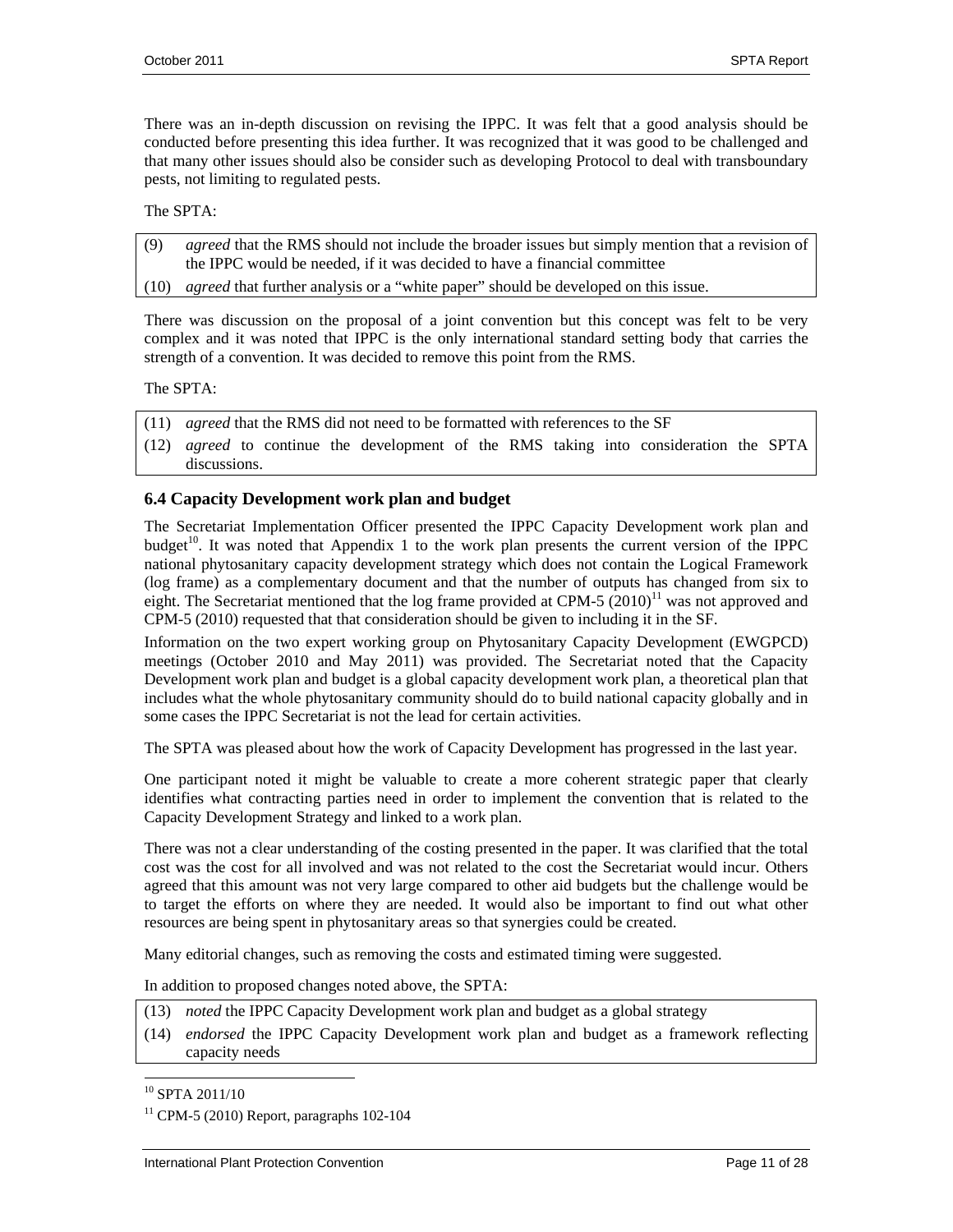- (15) *agreed* that this document could be used for approaching donors
- (16) *recommended* presenting the IPPC Capacity Development work plan and budget to the CPM after revising the document to include the changes proposed by the SPTA.

#### *Oversight body on Capacity Development*

The Secretariat informed the SPTA on the possible creation of an oversight body on Capacity Development. The concepts were discussed at the second EWGPCD and the EWGPCD drafted a Terms of Reference (TOR) and Rules of Proceudre (ROP) as well it conducted a SWOT analysis. It was also noted that during the development of the TOR and ROP, the EWG reviewed the TOR and ROP of other CPM subsidiary bodies. Other points were discussed such as how to set this group up to avoid conflicts of interest by its members and to set up a process on how members would be selected.

Two alternative suggestions were presented<sup>12</sup> to the SPTA: a subsidiary body or technical committee. The IPPC Secretariat also presented the SWOT analysis, TOR, and ROP for both suggestions.

The SPTA noted that it is important to maintain the current momentum of work while keeping costs down. The Secretariat noted that it would be feasible to operate this body with USD 30 000 per year and in addition some work could also progress using virtual meeting tools. It was felt that this group should be skills based rather than based on regional representation. Some felt that a subsidiary body would provide continuity and have more recognition but it was noted that a technical committee might provide more flexibility and help keep costs down.

It was recommended the paper be revised before presentation to CPM. Some suggestions included changing the subsidiary body to a technical committee because this type of technical work demands expertise and a committee would be more skill-based and less bureaucratic. Additionally, CPM would not be required to confirm members.

The SPTA considered the name of the group because there was concern that it could be confused with other groups within FAO. There was also concern whether this group would have any connection with FAO in terms of rules, financing, etc. Regarding the importance of transparency, the SPTA suggested that this group be set up to allow the chairperson to report back to CPM , or, at a minimum, to be under the oversight of the Secretariat. The SPTA requested the Secretariat to develop a paper for CPM presenting the various options discussed.

#### The SPTA:

- (17) *supported* the creation of an oversight group on Capacity Development to be approved by.
- (18) *recommended* the paper be revised before presentation to CPM, incorporating the changes proposed by the SPTA and presenting options discussed.

## **7. IPPC STANDARD SETTING FOCUS GROUP**

#### **7.1 Report of the Focus Group**

The Standard Setting Officer presented the report<sup>13</sup> of the 2011 Focus Group (FG) on Improving the Standard Setting Process (SSP) and noted that the adoption of the IPPC SF may have a major impact on the recommendations in the FG Report. He explained the main recommendations. It was noted that it is difficult to maintain the balance between ensuring an open, transparent and inclusive system and an efficient process that does not require many resources.

The SPTA noted that issues related to languages (translation and interpretation) were identified but the FG felt these were issues outside their control and were not to be addressed in the recommendations.

l

<sup>12</sup> SPTA 2011/11

<sup>13</sup> https://www.ippc.int/index.php?id=207776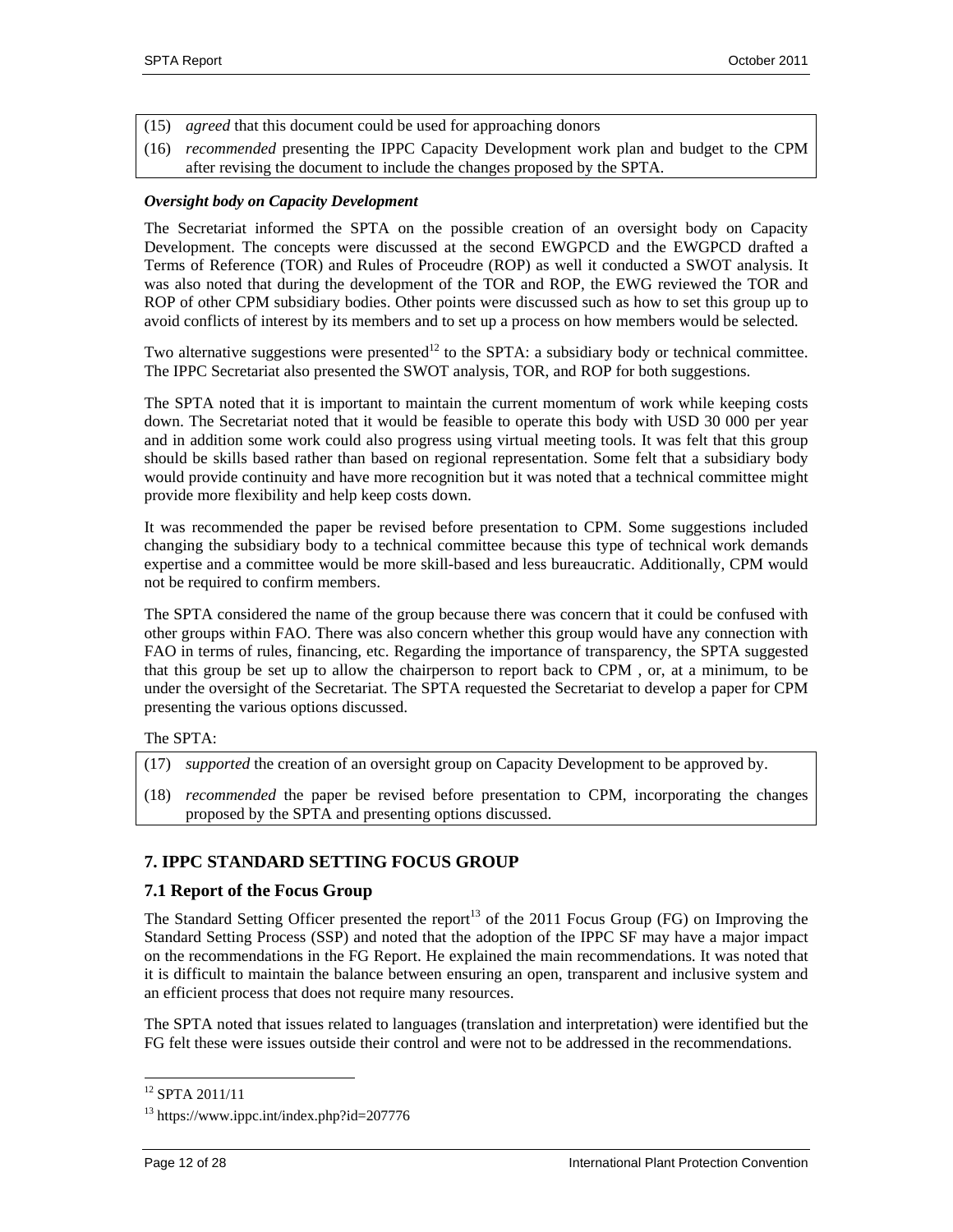*Task 1: Examine the member consultation process, in particular the member consultation period ending 14 days prior to CPM. The group will also consider how to have a second member consultation in a more appropriate time* 

#### **Recommendations 1 to 5**

The SPTA came to a general agreement with Recommendation 1 that the CPM is not a drafting body. The SPTA noted that, by removing the evening drafting sessions, CPM members would be allowed to use this valuable time networking and strategizing.

The FG envisaged that the Standards Committee (SC) would be able to address all the substantial concerns in the November meeting following the regular 100-day member consultation and noted that a review period (similar to the 60-day proposed consultation) already exists but is being underutilized. Recommendation 2 of the FG encourages the comments from the period ending 14 days prior to the CPM to be received before the November SC meeting. The SC would be made aware of any substantial concerns well in advance of the CPM so that it could decide whether a second member consultation would be required or whether the draft was generally acceptable for adoption.

The SPTA discussed the possibility that, in addition to substantial concerns, technical and editorial comments could still be submitted to the Secretariat. It was proposed that all substantial concerns should be sent to the Secretariat via the online comment system (OCS), these comments would then be forwarded to the Steward. Technical and editorial comments of less importance would be forwarded to the SC members from the member's region. If there are technical and editorial comments received at this time, then the SC would need assistance from the steward (or technical panel) to resolve them. It was noted that, at SC meetings, a lot of time is spent reviewing technical and editorial comments when the SC should be addressing more substantial comments.

One participant noted that editorial and technical comments should be submitted during the 100-day member consultation period and, once these are addressed, substantial comments and formal objections (FOs) should be submitted later in the SSP.

Concerns were expressed regarding the introduction of new terminology (i.e. *substantial concern* and *substantial comment)*, as they may have very different meanings and felt it was better to maintain established terms.

There was concern that this new round of commenting would be difficult for national plant protection organizations (NPPO) and RPPOs to manage because the 100-day member consultation is at the same time. The Secretariat replied that a period similar to the proposed 60-day review period already exists and the proposal was just a way of formalizing it. There was also a concern that FOs could stop the process and no ISPMs would ever be adopted. However, according to the FG proposal, the SC still has many options including sending the draft back to the expert drafting group (EDG), to the steward, for another member consultation or to the CPM for a vote if necessary.

One participant questioned what would happen if the draft is completely different after the 100-day member consultation. It was explained that the current system already deals with this type of issue and that it is up to the SC to decide if the draft is very different from the initially circulated draft, and in these cases it should be sent for another member consultation.

Some participants were concerned that the new emphasis on the 60-day member consultation period would create more work for the SC and the Secretariat and noted that the 60-day member consultation period is only useful if all comments can be thoroughly analyzed. The Secretariat noted that it should not be more work than compiling comments 14 days prior to the CPM.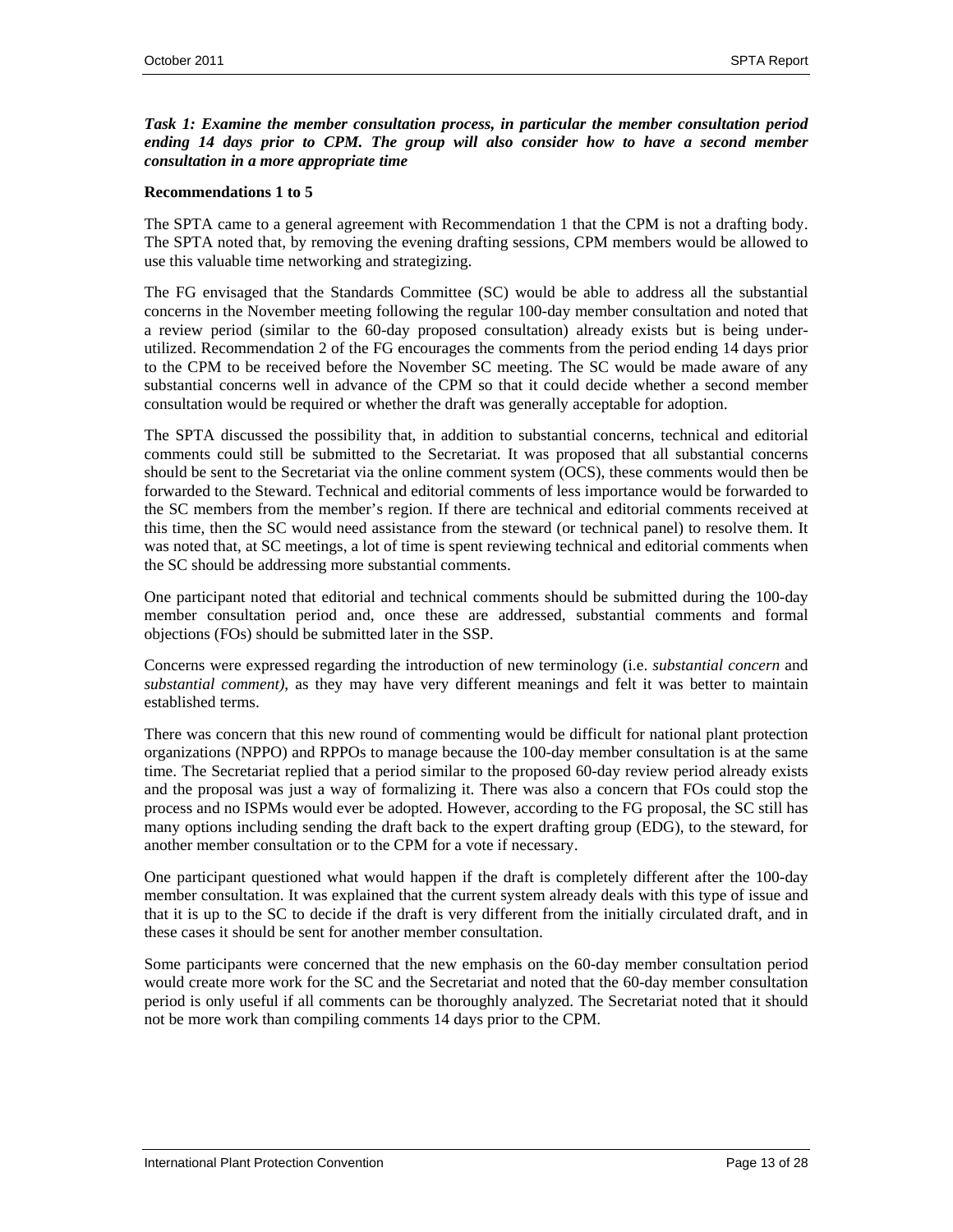After reviewing the FG recommendations, the SPTA recommends the following:

Recommendation 2. Emphasize the existing 60-day member consultation period after the initial 100 day member consultation period. This review will allow CPM members 60 days to review SC-7 approved draft standards and should focus on substantial comments. All substantial comments would be submitted to the IPPC Secretariat via the OCS. Substantial comments would be forwarded to the steward. Any technical and editorial comments should be sent to the member's regional SC members and the steward. The SC would review the substantial comments submitted, revise the draft standard and communicate to the CPM, its responses to member comments. The member consultation period ending 14 days prior to the CPM would still be used, but only for formal objections that include supporting evidence for the formal objection.

#### *Task 2: Re-examine and streamline the approval process for draft ISPMs under the special process (Diagnostic Protocols (DPs) and Phytosanitary Treatments (PTs))*

The SPTA agreed with the Recommendations 6 to 11 as presented in the FG report and expressed preference of Recommendation 9A over 9B.

With regard to Recommendation 6, there was a query regarding the size of any technical revision and whether criteria should be developed for determining a substantial revision. The Secretariat noted that the SC makes the final decision on whether a draft is ready for adoption based on expert advice or whether it needs to be returned for further work, so there was no need to have criteria developed to determine what a substantial revision is.

### *Task 3: Examine new efficiencies and expedited ways of achieving standard setting work and Look at any other possibilities for improving and streamlining the IPPC Standard Setting Process (SSP) not outlined above.*

The SPTA had general support for the Recommendations 12 to 30 as presented in the FG report.

#### **Recommendations 12 to 16**

The SPTA had general support for Recommendations 12 to 16.

There was concern about the SC using the IPPC Strategic Framework when reviewing submissions of topics because in Section 3.2.1 of the 2011 IPPC Procedure Manual is a list of *Criteria for justification and prioritization of proposed topics*, which the SC uses to review the list and make it operational. It was noted that these criteria would still be used in addition to the IPPC Strategic Framework.

#### **Recommendation 17**

The SPTA had general support for Recommendation 17.

The SPTA determined the most effective form of the *Focus Group to develop a Framework for Standards* would be via a face-to-face meeting, about two or three days long, occurring immediately before or after an SC meeting or the CPM.

#### **Recommendation 18**

The SPTA had general support for Recommendation 18.

Questions were raised about funding the steward's assistants and whether their travel to SC meetings would be supported by the Secretariat. There was also concern whether the two assistants would instead create more work for the lead steward. The SPTA was informed that it was not intended that the steward's assistants would always participate in SC meetings. Their role would be to support the lead steward and provide a developmental opportunity. The SPTA also considered that there should be some flexibility as they may not be necessary in all cases.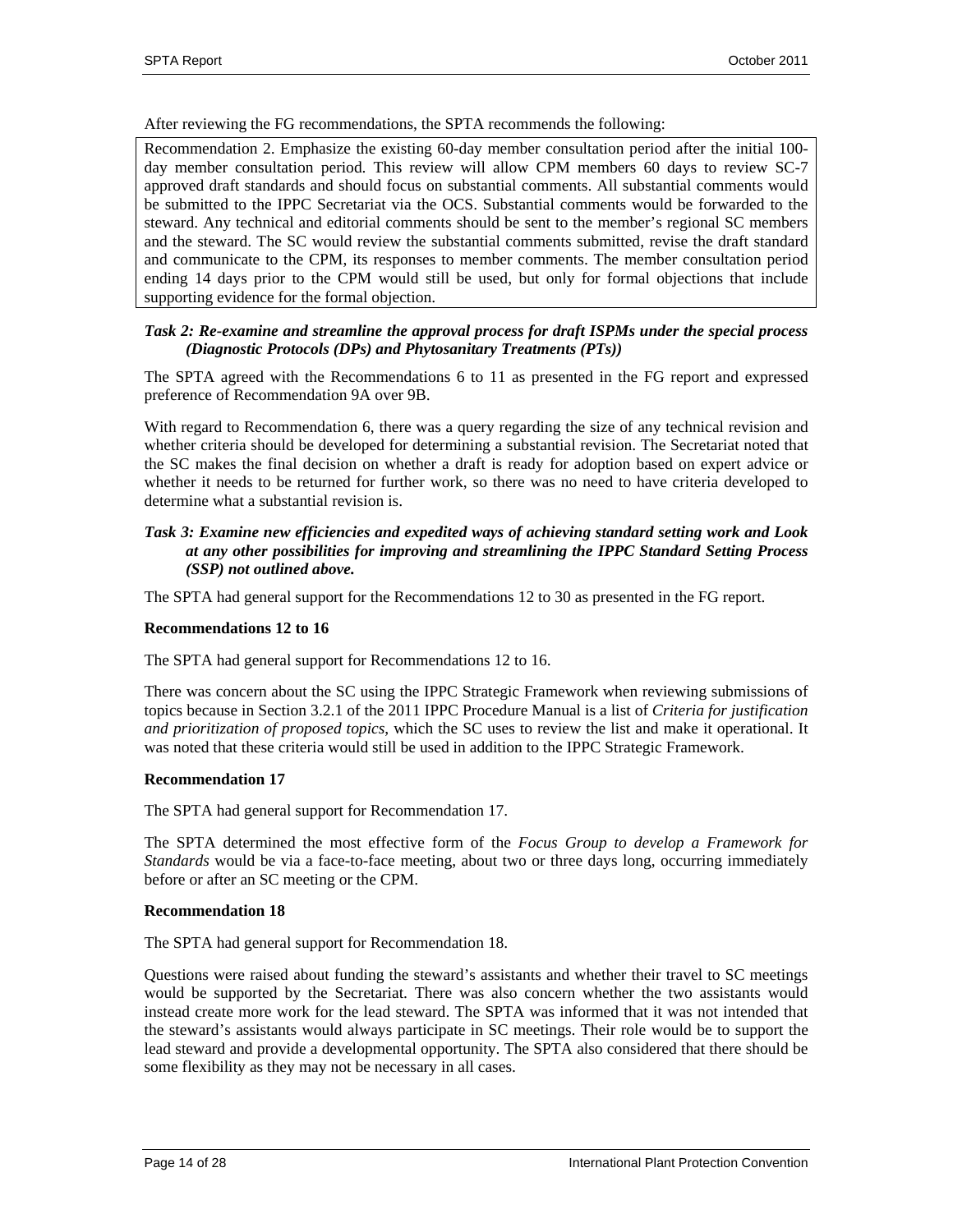Recommendation 18. The SC should be encouraged to assign a lead steward and two assistants (these two assistants could be from outside the SC, such as potential replacement SC members, ex-SC members or technical panel members) for each topic.

#### **Recommendations 19 to 26**

The SPTA had general support for Recommendations 19 to 26.

The SPTA noted that the size of the SC membership has been discussed by the CPM and the SPTA recommends this not be discussed again as it was extensively discussed at ICPM-6 (2004) and that it was noted that regional representation is very important in the SC, along with expertise. The SPTA also agreed with staggering the terms of the SC to allow for old and new membership terms to overlap.

The SPTA discussed the purpose of the regional coordinators (RCs) and whether or not they are necessary. There was general agreement that the purpose of the RC was to enhance communication and information sharing in the region. It was explained that the FG was proposing ideas to ensure that SC members are representing the comments of the countries in their region and not only the views of the country the member is representing, that there is coordination within the region and that feedback is provided to countries on how the concerns had been addressed. It was suggested that the SC members not make the RC mandatory, but that the region should decide whether the RC is mandatory or rather have the steward's assistant liaison with the region facilitate the gathering of comments. However, it was noted that the specific tasks that the RC would perform should be outlined.

One participant expressed concern that the efficiency of the SSP may be compromised if more committees are added (such as an editorial team). It was explained that the reason the FG included the editorial team was to save time and avoid editorial comments by doing a thorough review of the drafts. The SPTA agreed to the concept of the editorial team, but it was noted that the editorial team should not necessarily only be members of the SC and that it would only be used when necessary.

Regarding the FG recommendation on sponsorship, the SPTA considered this was covered in the resource mobilization strategy, and therefore there would not need to be any changes in the standard setting process.

#### The SPTA recommends:

Recommendation 21. The CPM to encourage regions to consider assigning one SC member from each region to play a lead role in facilitating communication between the SC and countries within their regions

Recommendation 22. This recommendation was not endorsed as regions should should determine their own methods of coordination and some aspects of this are covered in recommendation 21.

Recommendation 23. The Statement of Commitment should include a signature line for the immediate supervisor of the SC member to ensure the supervisor is well aware of the workload of the SC member.

Recommendation 25. Remove Recommendation 25 as it is already a requirement for SC members

#### **Recommendations 27 to 30**

The SPTA suggested recommendations 27 and 28 be removed because these would be addressed under the Resource Mobilization Strategy.

It was noted that a set of questions or guidelines for biodiversity impact of ISPMs would provide assistance to EDGs in addressing the biodiversity task.

The SPTA had general support for recommendations 29 and 30.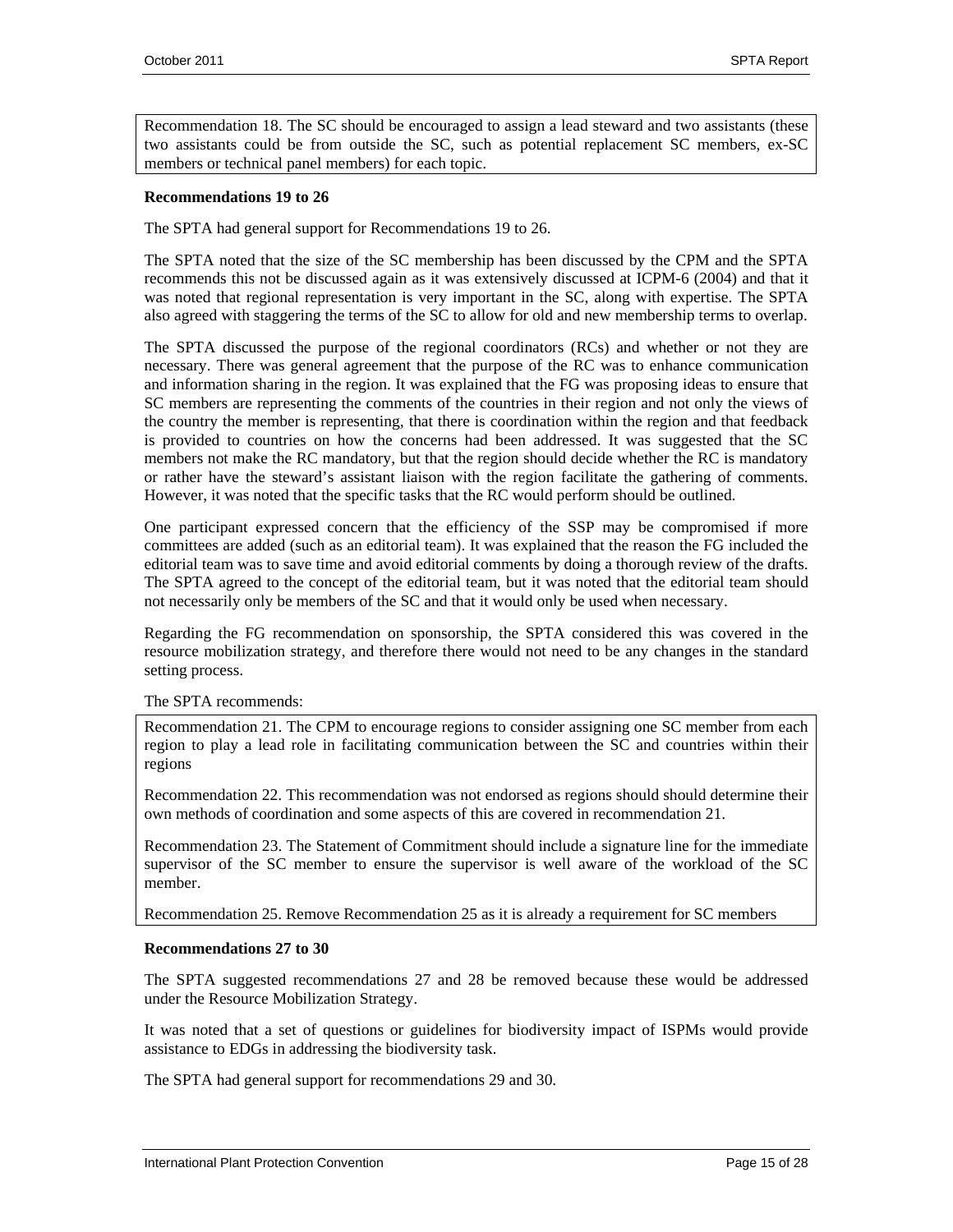## **8. PRIORITIZATION OF TOPICS AND PRIORITIES IN THE IPPC STANDARD SETTING PROGRAMME**

The Secretariat presented the List of topics for IPPC standards<sup>14</sup> and outlined the proposed changes. Topics and priorities have been a major point of discussion at past CPM meetings and CPM-6 (2011) requested the SC to reprioritize the List of topics for IPPC standards to be in line with the proposed IPPC Strategic Framework, including possible additions, deletions and adjustment of priorities.

At its May 2011 meeting, the SC reviewed the List of topics for IPPC standards based on the IPPC Strategic Objectives. The SC reprioritization was presented to the Bureau in June 2011 and the Bureau agreed with the recommended reprioritization.

The SPTA found the presentation without the subjects for phytosanitary treatments, diagnostic protocols and glossary terms easier to follow and suggested this format is used for the list presented to the CPM.

The SPTA reviewed the list and agreed with the SC's recommendation.

It was suggested that each year the topic move up on the priority list because some topics tend to stay on the list for a long time without being reviewed. The Secretariat noted that the SC reviews the List of topics and priorities every year, so the SPTA agreed not to have automatic steps in the priorities.

The SPTA noted that all topics should have global applicability. It was also made clear that when a draft ISPM has been produced, according to a CPM recommendation, it is processed with a high priority. There were concerns that this could impact the overall purpose of the reprioritization exercise. The Secretariat explained the reason for this decision. A drafting group only begins drafting an ISPM on a topic that has an approved specification, but some of the high priority topics do not have an approved specification (this takes a few years). The reason for this CPM decision was to expedite the process so that, once resources (meetings, Secretariat time, edits, formats, SC reviews and sometimes translations) have been used to produce a draft ISPM, it would not sit on the shelf and become outdated while more recently drafted ISPMs, with a higher priority, were reviewed first.

It was also noted that before adding a topic to the List of topics it must be submitted with information provided on CPM adopted criteria. It is then reviewed by the SPTA (who sets the strategic objectives), then the SC discusses the submission and checks to see if the criteria is met and decides if it should be added to the List of topics. These recommendations are then presented to the CPM where it is again reviewed, discussed and finally the List of topics and proposed priorities are adopted. It was noted that, if some of the FG's recommendations were accepted, the SC would use the IPPC Strategic Framework when reviewing the submission of topics and, as a result, the submitted topics would no longer be presented to the SPTA.

The Secretariat noted that the FG also discussed the possibility to have sponsors provide financial support for the development of certain topics into ISPMs.

The SPTA:

(19) *agreed* to the Reprioritization of Topics in the IPPC Standard Setting Programme (20) *noted* that criteria for topics should have more prominence and be added as a footnote.

 $\overline{a}$ 

<sup>14</sup> SPTA 2011/07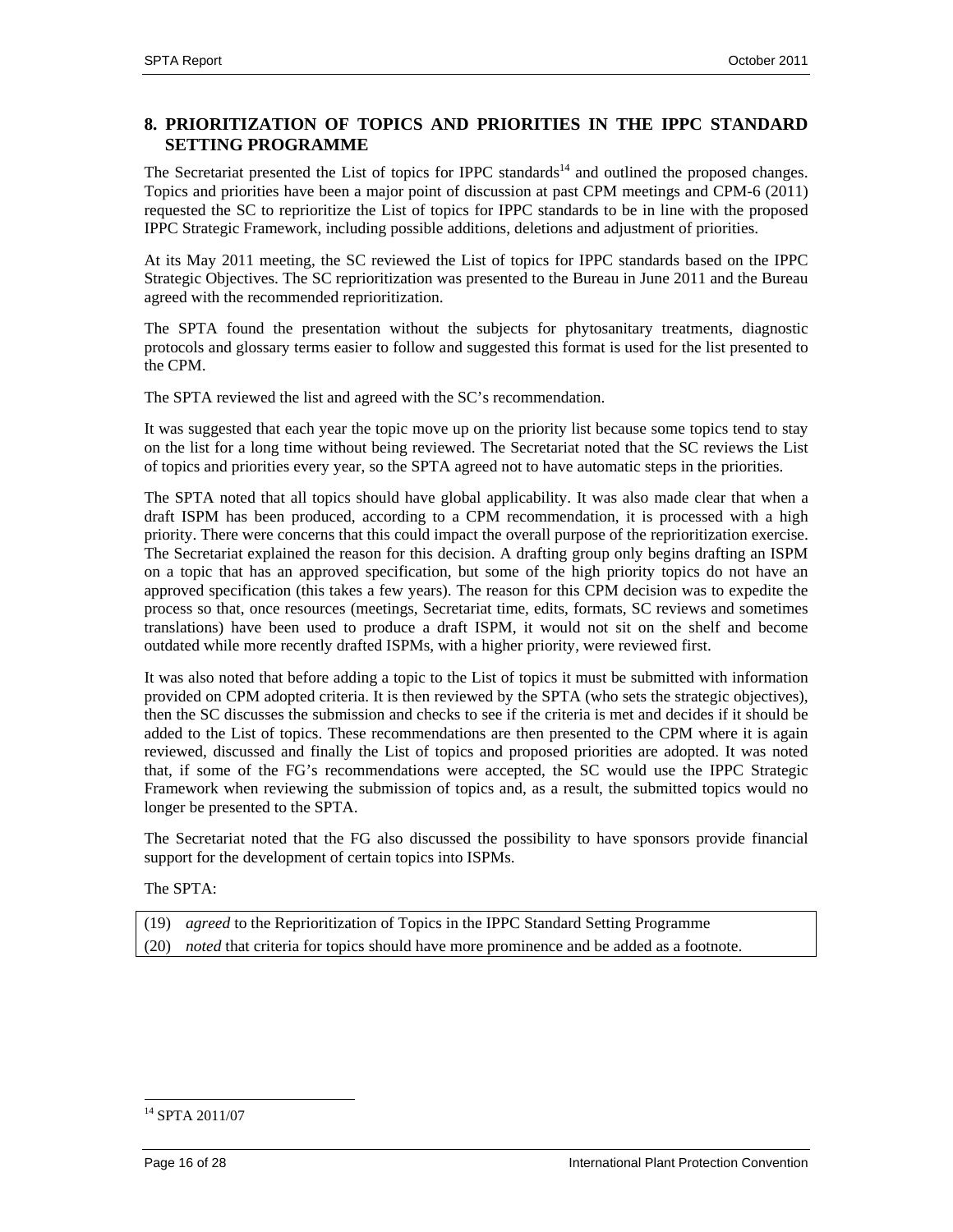## **9. ARTICLE XIV BODY UPDATE**

The Secretariat presented the paper<sup>15</sup> regarding the issue of operational autonomy from FAO of the statutory bodies stipulated under Article XIV and VI of FAO Basic Text, which continues to be a subject that is under increasing scrutiny in FAO and discussions on this subject are moving slowly. The Secretariat noted that this will be further discussed within FAO but in the meantime some information could be collected. There were also concerns that the IPPC Secretariat will have less funding from FAO if it becomes more independent and some concerns of the time it would take if, as a result of these discussions, the FAO Basic Text would need to be modified.

It was agreed that the Secretariat should hire a consultant, using funds provided by FAO, to do the analysis of the IPPC's possible operational autonomy. The SPTA reviewed the TOR for the consultant and stressed that the consultant should have an in-depth knowledge of FAO processes and have the skills and expertise to perform this task. It was also felt the TOR should indicate the areas where the consultant should explore in-depth. It was suggested the consultant be hired soon so that some work could be done, and a paper drafted, before CPM-7 (2012) considering the importance of the issue. Once the study is produced, this issue should be re-visited and decisions should be made on future positions.

## **10. IPPC PARTNERSHIP PROGRAMME**

The Secretariat presented the paper on the establishment of an IPPC Partnership Programme<sup>16</sup>.

There were concerns that it may be too early to develop this programme and work in this area should wait until the IPPC SF has been adopted. Others felt the Secretariat would benefit from such a programme as it would not have to get constant CPM approval to work in this area.

It was proposed to produce an analysis that would show the possible synergies that could be developed with other bodies and organizations. However, the SPTA should first identify the areas that should be delivered on and a clear strategy that would be beneficial to help focus the Secretariat resources in the most efficient way.

It was also agreed that other strategies need to be completed first.

The SPTA:

(21) *recommends* this paper be re-presented after the IPPC Strategic Framework and resource mobilization strategy is adopted by the CPM.

## **11. RULES FOR OBSERVERS AT CPM AND SUBSIDIARY BODY MEETINGS**

The Secretariat presented the paper<sup>17</sup> which proposes rules for observers at CPM and subsidiary body meetings. It was outlined that there is a need to clarify the different types of observers and what their roles and responsibilities are. We also need to clearly define what an international organization is. The SPTA agreed that further work should be done on this matter and thanked the Secretariat for initiating this work as concerns regarding observers has been raised at several CPM meetings.

The SPTA:

(22) *agrees* to the re-organization and clarification of Rules for Observers to the CPM and subsidiary body meetings and requested the Secretariat to prepare a paper for CPM.

l

<sup>15</sup> SPTA 2011/19

<sup>16</sup> SPTA 2011/14

<sup>17</sup> SPTA 2011/13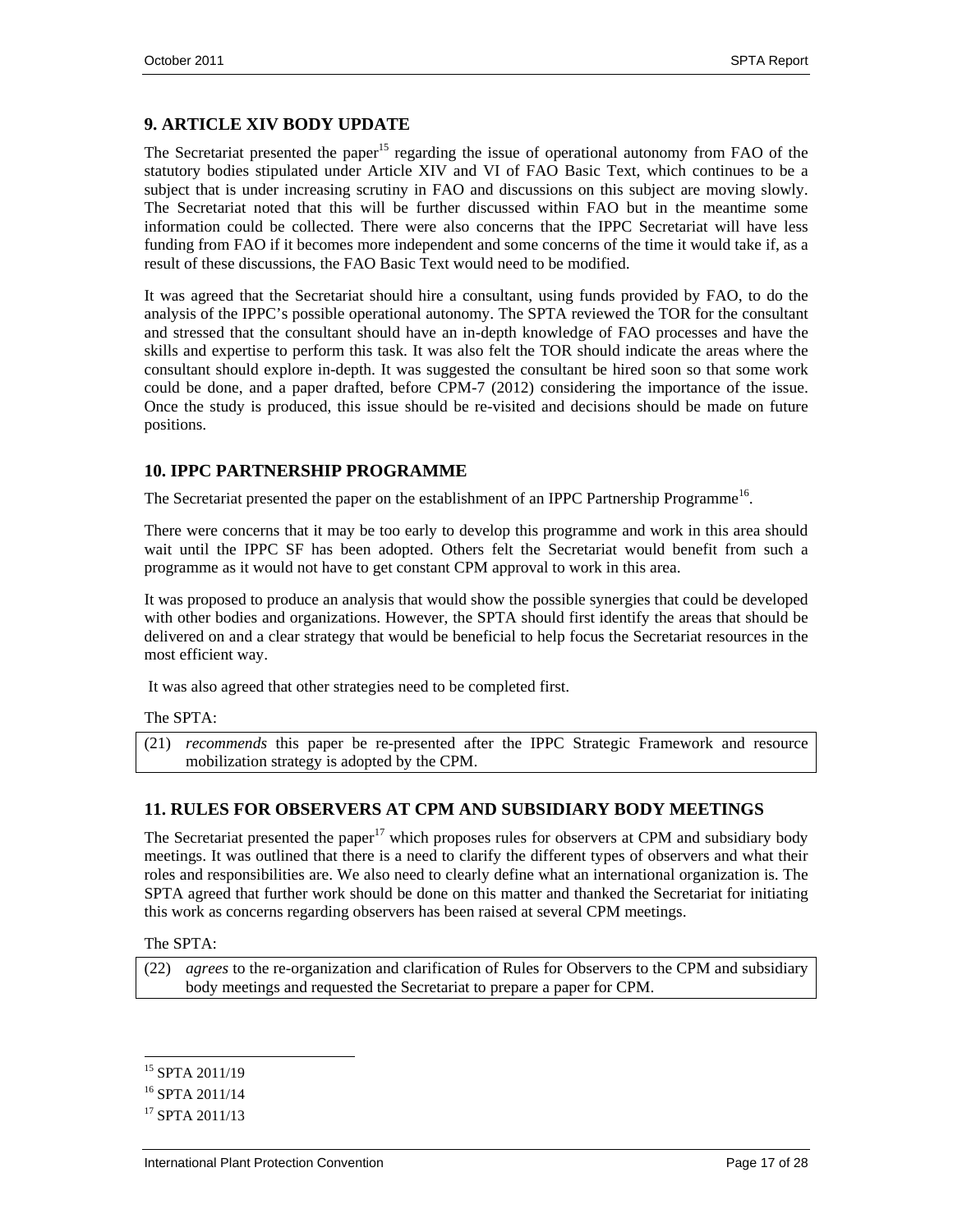## **12. AQUATIC SPECIES**

The Secretariat presented the paper<sup>18</sup> regarding the consideration of aquatic plants within the IPPC. Aquatic plants are within the scope of the IPPC, though there were some concerns about which aquatic plants are included (algae, etc.) and the real issue was more on the application of the IPPC in this regard (e.g. if NPPOs feel they are responsible for aquatic plants and many NPPOs have limited experience in dealing with them). This is where there could be gaps in the system which should be further analyzed. However, there were different ideas about how aquatic plants should be addressed, if this was an immediate priority or if a technical consultation was the best way forward. In general, the SPTA felt this was an important issue with an increasing profile.

It was noted it might be best to start with an analysis. In the meantime, the Secretariat should continue discussions with the CBD regarding aquatic plants. It was noted that there is a recommendation being considered by the CBD to request the IPPC to develop a standard on aquatic plants, broaden the application of the IPPC to cover algae. There was a suggestion that the IPPC Secretariat should prepare a strategy and work plan to propose to the CBD to address the issues related to aquatic plants. It was noted that both aquatic plants as crops and aquatic plants as pests should be considered and some participants felt that work already done by FAO or the International Maritime Organization (IMO) in this area should be considered.

Some felt that a guide, similar to the FAO Forestry guide on the implementation of ISPMs, might be a good way to go because it would give guidance to the various national organizations involved in management of aquatic plants.

It was felt that the IPPC should request financial assistance from the CBD to begin developing and revising standards addressing aquatic plants. It was also noted that the IRSS could possibly fund some of this work.

The SPTA agreed that a policy statement on aquatic plants was needed and that a consultant should be hired to produce a paper on this topic.

The SPTA:

- (23) *recommends* that a scoping study be developed on aquatic plants and be presented to the CPM
- (24) *recommends* that, in the future, a small ad-hoc group be formed investigate to what extent aquatic plants are already covered by the IPPC and to identify possible gaps. The CBD, IMO, FAO, etc. could be invited to participate in this ad-hoc group. The Secretariat will develop a proposal for the ad-hoc group (including background information, scope, study, etc.) and present this to the CBD and request financial support.

## **13. CAPACITY DEVELOPMENT**

### **13.1 Call for technical resources**

The Secretariat gave a verbal update on calls for technical resources. The Capacity Development group has been working closely with the Information Exchange group to develop the IPPC Secretariat Resources page where a variety of technical information will be posted such as national diagnostic protocols and technical manuals as well as some phytosanitary e-learning modules.

The SPTA questioned how the Secretariat has been collecting material for the website. The Secretariat informed the group that they had already made a call, with the guidance from the EWG on Capacity Development, and that information provided would be used to populate the IPPC Secretariat Resources page. The call resulted in about 160 documents and links. The number of submissions in response to the call was less than expected. However, the information provided looks to be very useful. The SPTA suggested that this type of information could be submitted to the Secretariat at any

 $\overline{a}$ 

<sup>18</sup> SPTA 2011/08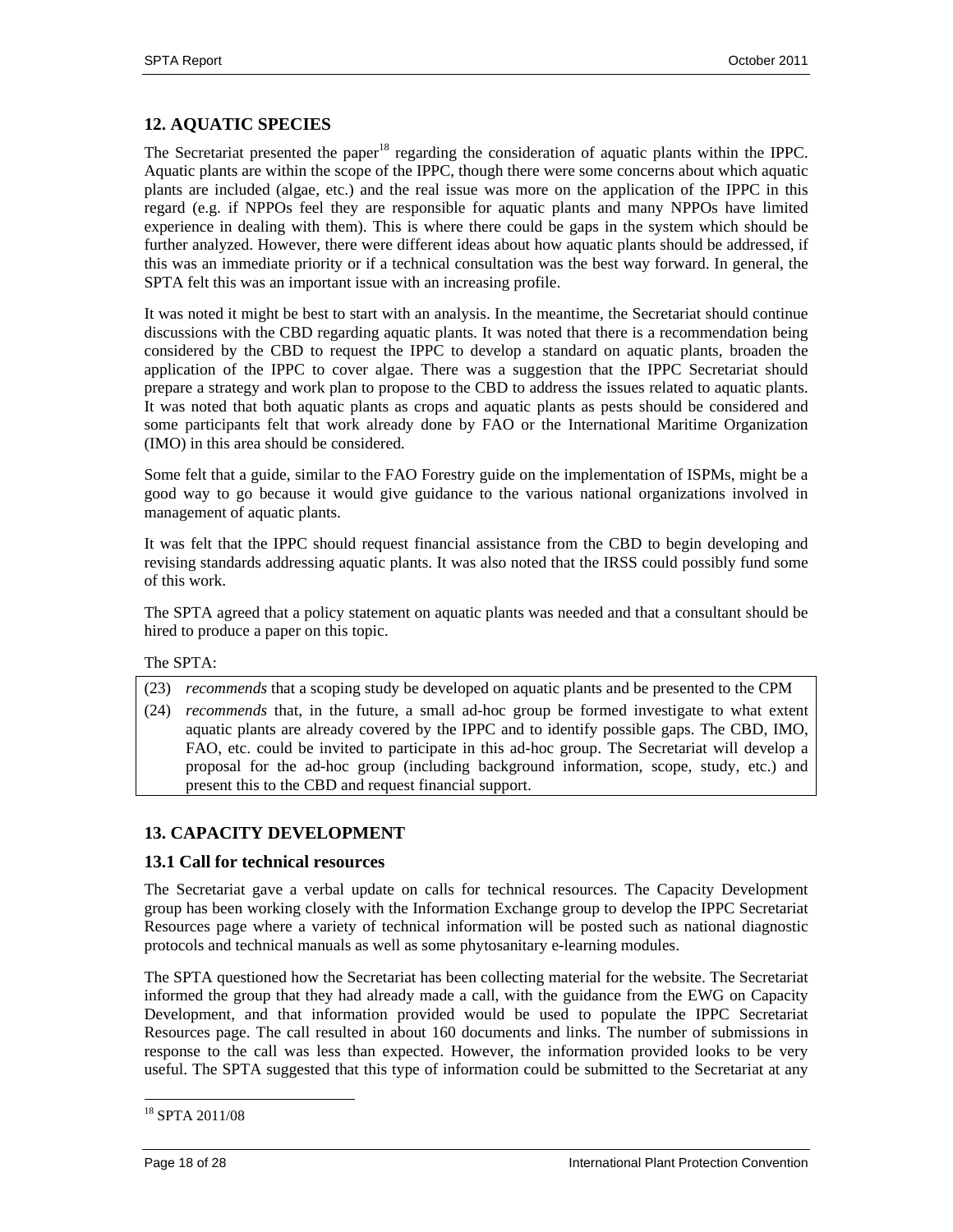time and that a specific call might not be necessary. It was noted that a second call had been made and the deadline for submissions extended. If the response is still low, the Secretariat may contact contracting parties directly.

#### The SPTA:

- (25) *concludes* that the collection of phytosanitary technical resources should be continued
- (26) *requests* the EWGPCD to review and put forward the relevant material to be posted on the IPPC Secretariat Resources page.

### **13.2 Regional workshops on draft ISPMs**

It was noted that the regional workshops were very successful this year and, with the help of the OCS, generated and shared workshop comments with the participants. It was also noted that seven workshops were held, in spite of the Secretariat's limited resources for this purpose.

There was concern that there was not an SC member present at each workshops and it was suggested to install a rule that at least one SC member should be present. It was noted the CPM can encourage the presence of SC members at workshops, but not force them to attend. It was proposed that the SC members could attend these workshops by using funding from the workshop organizers.

The Secretariat noted that there needed to be more oversight of the agendas and the content of future workshops. The 2012 budget should include resources for all the regional workshops planned for 2012.

### **14. OTHER BUSINESS**

### **14.1 IPPC budget**

The Secretariat presented the IPPC Secretariat financial report for 2011 and the budget for 2012. The SPTA was very pleased with the detailed reports. Because the SPTA is responsible for reviewing the budget of the IPPC Trust Fund, the SPTA requested that written information on the financial report for 2011 and the budget for 2012 be distributed and in the future presented as a working paper in advance.

The Secretariat stated that the IPPC Capacity Development trust fund is also now established, but that contributions can only be used for capacity development.

The 2012 budget was discussed and it was noted that the regular budget should be in relation to the overall activities. Staff costs are high and the CPM meeting costs over USD 600 000 for non-staff expenditures. One participant raised concern about the amount of staff costs coming out of the regular programme because it leaves fewer funds for operations. The acting coordinator reminded the SPTA that this was a decision from some years ago: no programmes could be delivered without adequate staff. There was also concern about the funding of technical panels (TP), because there are five TPs but funds are not allocated for all five TP to meet in person. The TPs have expressed frustration that meetings are being cancelled and they have noted that if TP meetings are again cancelled in 2012, then the programme should end.

## **14.2 Australia Papers**

Ms Ransom (Australia) presented the discussion papers<sup>19</sup> from Australia.

#### *The IPPC Subsidiary Body on Dispute Settlement*

It was noted that there is a current official dispute but that there are no Secretariat resources available to facilitate the IPPC Subsidiary Body on Dispute Settlement (SBDS) process. The Secretariat noted that the 2012 SBDS meeting will be held with the meeting objective to review the SBDS process and

 $\overline{a}$ 

<sup>19</sup> SPTA 2011/16, 17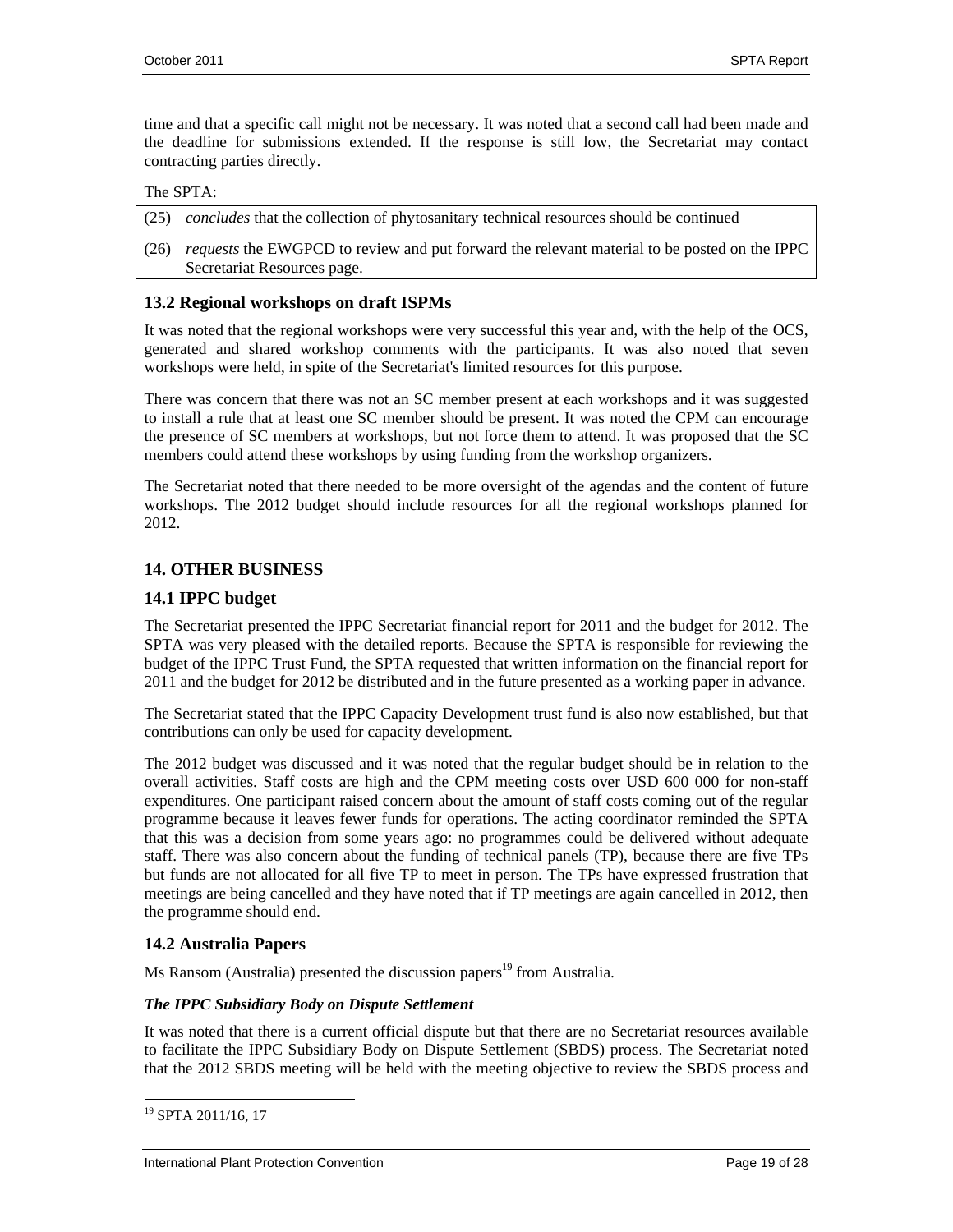provide suggestions for improvement. However, some participants were concerned that the SBDS process should not be revised until a dispute had been sent through the process.

The SPTA noted the SBDS system was originally created to assist NPPOs with technical difficulties but some national stakeholders felt that the WTO-SPS is a more comfortable platform to address any dispute instead of the IPPC.

#### The SPTA

(27) *recommends* the SBDS reviews the four points raised by Australia and relates SBDS activities with the IRSS activities. The review should be initiated next year.

#### *SPTA*

Some participants considered the SPTA very important, needed to develop strategies for CPM and as a filter of items going to CPM. Also, with the participation in the SPTA being open, is a very valuable in-kind contribution to the IPPC Secretariat.

The SPTA assists the Secretariat by reviewing draft CPM documents and by identifying regional concerns and resolving potential issues The SPTA also provides an insight into the IPPC processes and is an entry-level for future Bureau members. The Secretariat finds the work of the SPTA very helpful because it provides an opportunity to discuss strategies.

Some felt the title of the SPTA should be changed to not include Technical Assistance, which is not a specific activity of the group. It was noted that the SPTA does do some technical assistance when recommending technical consultations working groups, etc., so the title would not necessarily be changed. After further discussion, it was agreed that the central objective of this group was strategic and all areas of the Secretariat should be considered. It was concluded that this group should be called the Ad-hoc Group on Strategic Planning (SP).

#### The SPTA:

(28) *requests* the CPM to consider changing the name of the CPM informal working group on Strategic Planning and Technical Assistance (SPTA) to the Ad-hoc Group on Strategic Planning (SP).

#### **14.3 CPM Side Sessions and Speakers**

The SPTA discussed CPM-7 (2012) side sessions and speakers.

In regards to side sessions the SPTA felt CPM members would benefit being provided an update on the progress on the draft ISPM on Sea Containers and the issues identified in the scooping study on aquatic plants.

There was a suggestion that one of the CPM evening sessions could provide an opportunity for CPM members to discuss an important issue and it was agreed that the topic should be related to the implementation of ISPM 15. 2009. *Regulation of wood packaging material in international trade*.

The content of the Thursday afternoon Science Section, to be held at CPM-7 (2012), was discussed and it was decided to allow some time for the  $60<sup>th</sup>$  anniversary celebrations but the SPTA also felt it would be important to provide an opportunity for CPM members to reflect on the past 60 years and discuss emerging issues.

### The SPTA:

- (29) *recommends* a CPM-7 (2012) side session be held on the following two toics: sea containers and aquatic plants.
- (30) *recommends* a CPM-7 (2012) evening session be on the implementation of ISPM 15:2009.
- $(31)$  *recommends* a half day symposium for celebrating the IPPC's  $60<sup>th</sup>$  anniversary and for discussing emerging issues.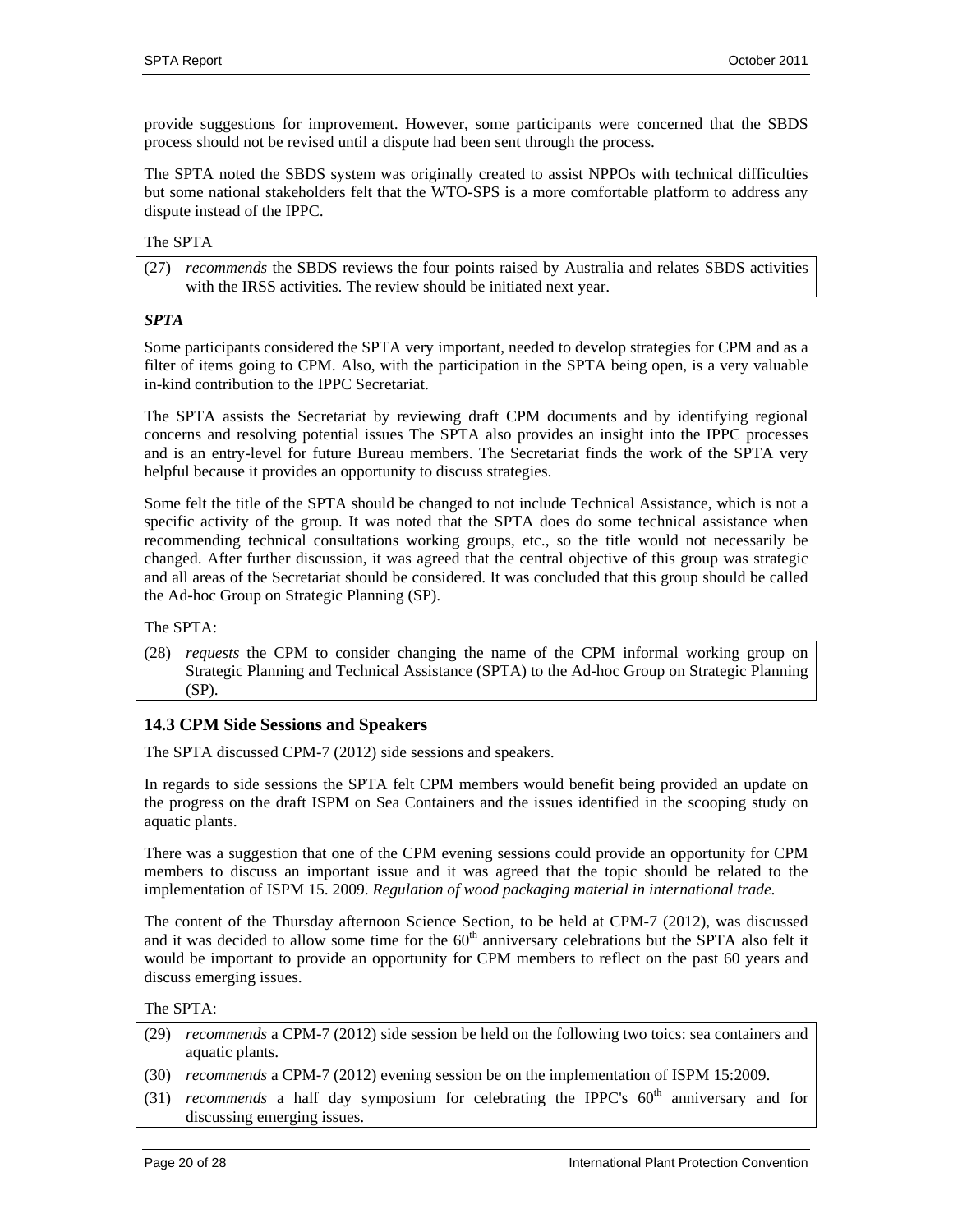## **14.4 CPM Chairperson**

There was concern about the process for the selection and rotation of the CPM Chair and Vice-Chairs as there is no written procedure. Some SPTA participants felt that this would be beneficial and would allow those involved in the IPPC to decide on the process but felt it might not be appropriate for the selection at CPM-7 (2012). It was agreed that it would be beneficial to have some discussions on this issue and to present some options for further consideration. It was also agreed that the proposed CPM Bureau TOR and ROP, that had been previously presented to the CPM should be reviewed as it was felt the CPM Bureau would benefit from established TOR and ROP.

The SPTA felt that the current Bureau members should be asked to draft such guidance but it was also noted that if the Bureau could not reach consensus, these papers could be presented by countries.

#### The SPTA:

(32) *requests* the Bureau to draft a paper for CPM-7 (2012) on the selection and rotation of the CPM Chair and Vice-Chairs.

## 14.5  $60^{\text{th}}$  Anniversary celebration of the IPPC

The IPPC Secretary presented some ideas to celebrate IPPC's 60<sup>th</sup> Anniversary. He also informed the SPTA that an internal Secretariat discussion and brainstorming sessions on how to celebrate had commenced. The IPPC Secretariat requested permission from the SPTA to continue work on the  $60<sup>th</sup>$ Anniversary celebration.

The SPTA questioned whether there would be any support from the AGPM division. The Secretariat informed the SPTA that there are no extra-budgetary funds from the division to use towards the celebration but noted that FAO might have some unspent money at the end of this biennium.

The Secretary requested further thoughts and ideas from the SPTA on how to celebrate this event.

## **15. NEXT MEETING**

The IPPC Secretary thanked all the participants for attending the meeting and for providing important feedback and suggestions on IPPC strategic issues.

The participants thanked the Chair for his efforts in running a smooth meeting.

The Chair closed the meeting.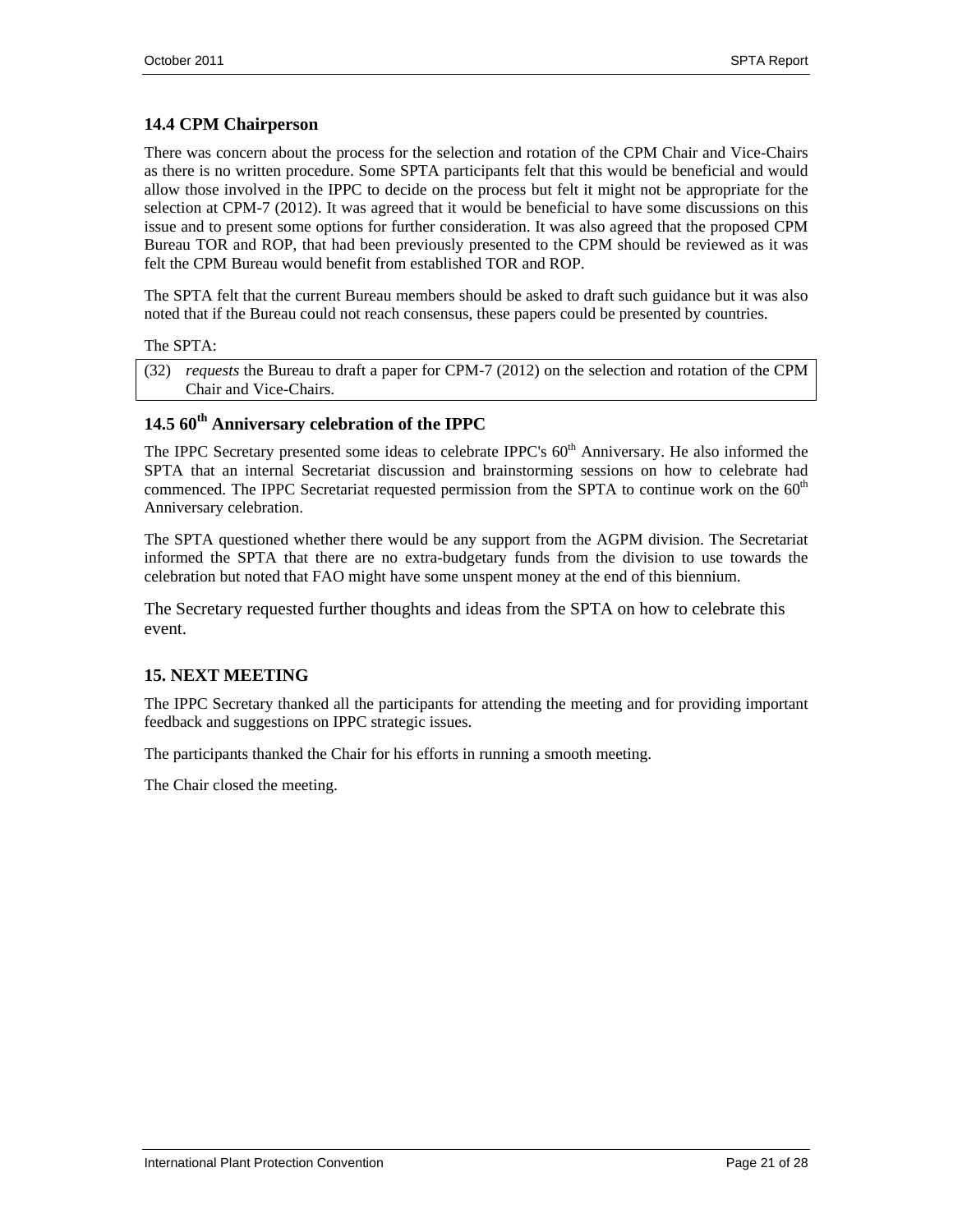# **Annex 1 – Agenda**

| <b>AGENDA ITEM</b>                                                                   | <b>DOCUMENT NO</b>                               |
|--------------------------------------------------------------------------------------|--------------------------------------------------|
| 1. Opening of the meeting                                                            |                                                  |
| 2. Adoption of the agenda                                                            | SPTA 2011/01                                     |
| 3. Housekeeping                                                                      |                                                  |
| 3.1 Documents list                                                                   | SPTA 2011/03                                     |
| 3.2 Participants list                                                                | SPTA 2011/05                                     |
| 3.3 Local information                                                                | SPTA 2011/02                                     |
| 4. Bureau Update                                                                     |                                                  |
| 5. Secretariat's Report                                                              | SPTA 2011/15                                     |
| 6. Strategic and Medium Term Plans                                                   |                                                  |
| 6.1 CPM Strategic and Medium Term Plan                                               | SPTA 2011/04<br>SPTA 2011/09                     |
| 6.2 Communication Strategic and Medium Term Plan                                     | SPTA 2011/18                                     |
| 6.3 Resource Mobilization Strategic and Medium Term Plan                             | SPTA 2011/06                                     |
| 6.4 Capacity Development Work Plan and Budget                                        | SPTA 2011/10<br>SPTA 2011/11                     |
| 7. IPPC Standard Setting Focus Group                                                 |                                                  |
| 7.1 Report of the FG                                                                 | https://www.ippc.int/i<br>ndex.php?id=20777<br>6 |
| 8. Prioritization of Topics and Priorities in the IPPC Standard Setting<br>Programme | SPTA 2011/07                                     |
| 9. Article XIV Body Update                                                           | SPTA 2011/19                                     |
| 10. IPPC Partnership Programme                                                       | SPTA 2011/14                                     |
| 11. Rules for Observers at CPM and subsidiary body meetings                          | SPTA 2011/13                                     |
| <b>12. Aquatic Species</b>                                                           | SPTA 2011/08                                     |
| 13. Capacity Development                                                             |                                                  |
| 13.1 Call for technical resources                                                    |                                                  |
| 13.2 Draft ISPM Workshops                                                            |                                                  |
| 14. Other business                                                                   | SPTA 2011/16<br>SPTA 2011/17                     |
| 15. Next meeting                                                                     |                                                  |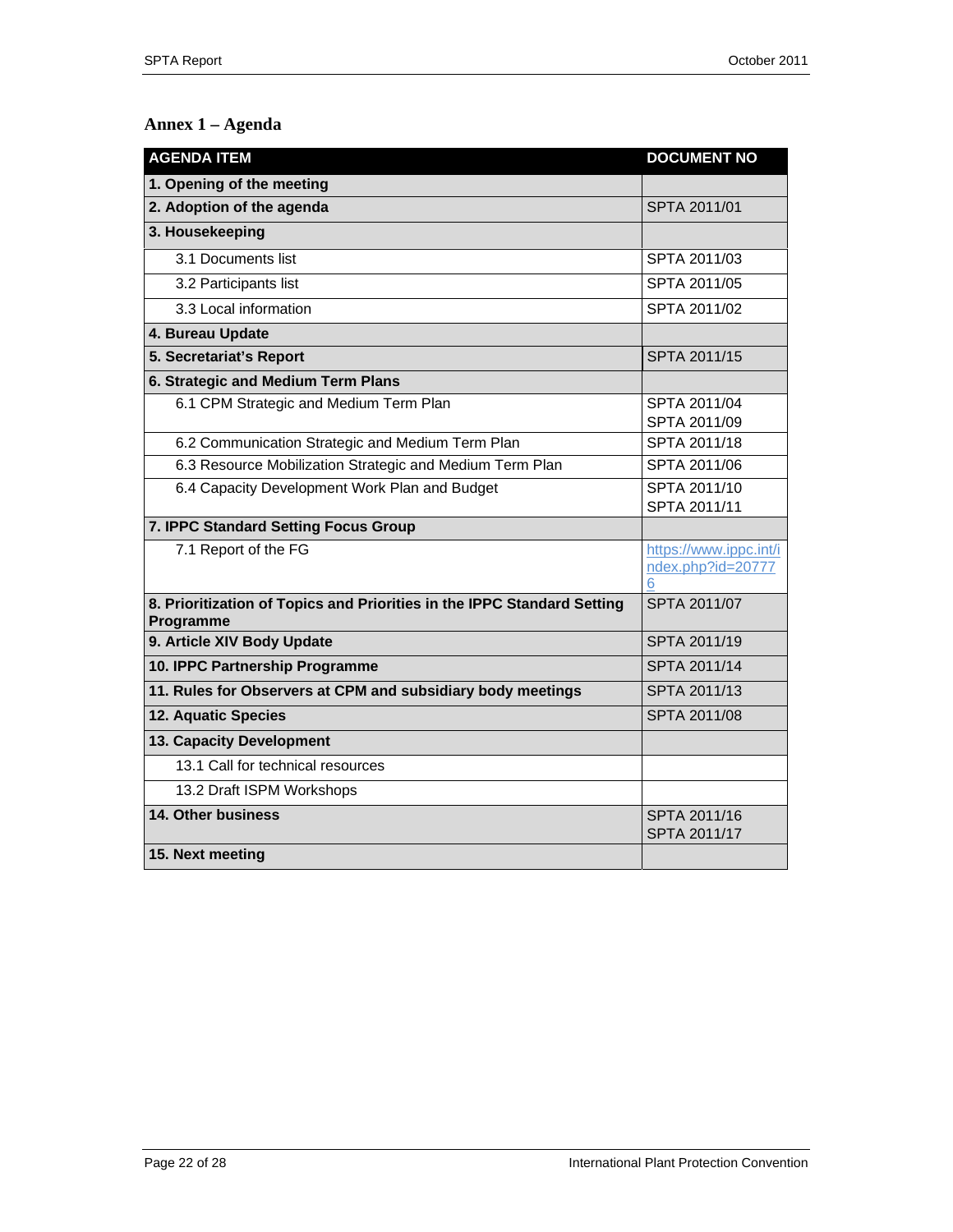| <b>DOCUMENT</b><br><b>NUMBER</b><br><b>SPTA</b><br>2011/XX | <b>AGENDA</b><br><b>ITEM</b> | <b>DOCUMENT TITLE</b>                                                                              | <b>DATE</b><br><b>POSTED</b> |
|------------------------------------------------------------|------------------------------|----------------------------------------------------------------------------------------------------|------------------------------|
| 01                                                         | $\overline{2}$               | Provisional agenda (updated regularly)                                                             | 28-09-2011                   |
| 02                                                         | 3.3                          | Local information                                                                                  | 28-09-2011                   |
| 03                                                         | 3.1                          | Documents list (updated regularly)                                                                 | 28-09-2011                   |
| 04                                                         | 6.1                          | CPM Strategic and Medium Term Plan                                                                 | 25-08-2011                   |
| 05                                                         | 3.2                          | Participants list-DRAFT                                                                            | 27-09-2011                   |
| 06                                                         | 6.3                          | Resource Mobilization for the IPPC                                                                 | 22-09-2011                   |
| 07                                                         | 8                            | Prioritization of Topics and Priorities in the IPPC<br><b>Standard Setting Programme</b>           | 25-09-2011                   |
| 08                                                         | 12                           | Aquatic species                                                                                    | 25-09-2011                   |
| 09                                                         | 6.1                          | FAO Strategic Objectives and Work Planning                                                         | 27-09-2011                   |
| 10                                                         | 6.4                          | Capacity Development Work Plan and Budget                                                          | 28-09-2011                   |
| 11                                                         | 6.4                          | Oversight Body on Capacity Development                                                             | 28-09-2011                   |
| 12                                                         | 7.1                          | Report of the FG                                                                                   | 27-09-2011                   |
| 13                                                         | 11                           | Rules for Observers at CPM and subsidiary body<br>meetings                                         | 28-09-2011                   |
| 14                                                         | 10                           | <b>IPPC Partnership Programme</b>                                                                  | 29-09-2011                   |
| 15                                                         | 5                            | Summary Monitoring Report for Operational Plan of<br>Commission on Phytosanitary Measures for 2011 | 30-09-2011                   |
| 16                                                         | 14                           | Australian paper: SBDS                                                                             | 03-10-2011                   |

17 | 14 | Australian paper: SPTA | 03-10-2011 18 **6.2** Communication Strategic and Medium Term Plan | 03-10-2011 19 9 Article XIV Body Update 19 03-10-2011

## **Annex 2 – Documents List**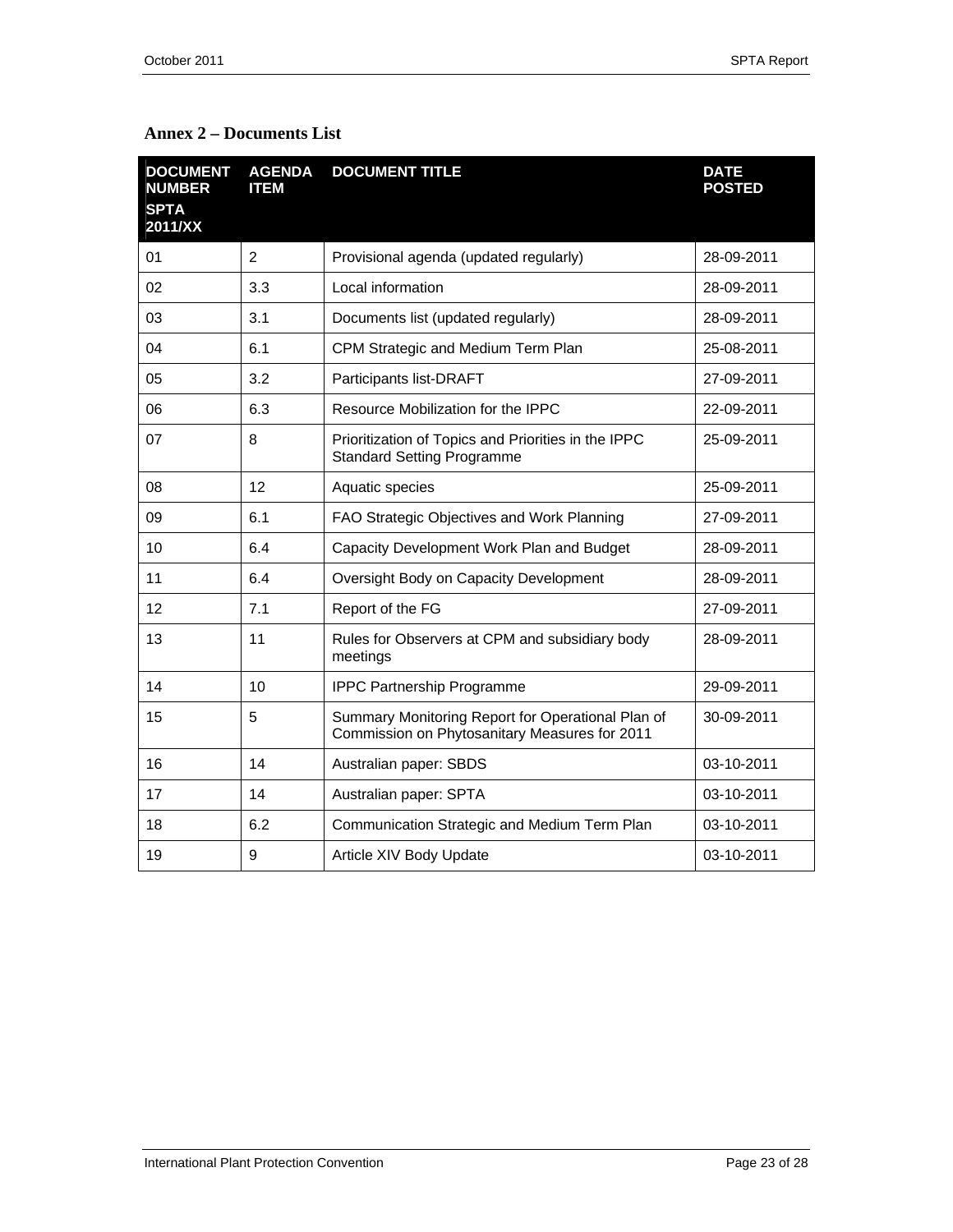# **Annex 3 - Participants List**

| Member of the<br><b>Bureau</b>        | <b>Mr Francisco GUTIERREZ</b><br>Director of Plant Health<br><b>Plant Health Department</b><br><b>Belize Agricultural Health Authority</b><br>Central Farm, Cayo District<br><b>BELIZE</b><br>Tel: +501 824-4899<br>Mobile: (+501) 604-0319<br>Fax: (+501) 824-3773                                                                       | frankpest@yahoo.com           |
|---------------------------------------|-------------------------------------------------------------------------------------------------------------------------------------------------------------------------------------------------------------------------------------------------------------------------------------------------------------------------------------------|-------------------------------|
| Vice-<br>Chairperson of<br>the Bureau | Ms Kyu-Ock YIM<br>Dept. of Plant Quarantine<br>Animal, Plant & Fisheries Quarantine & Inspection<br>Agency<br><b>MIFAFF</b><br><b>KOREA, REPUBLIC OF</b><br>Tel: (+82) 31-420-7605<br>Fax: (+82) 31-420-7605                                                                                                                              | koyim@korea.kr                |
| Member of the<br><b>Bureau</b>        | <b>Mr John HEDLEY</b><br>Principal Adviser, International Organisations<br>International Policy<br>Ministry of Agriculture and Forestry<br>Pastoral House 25 The Terrace<br>PO Box 2526 Wellington<br><b>NEW ZEALAND</b><br>Tel: (+64) 4 894 0428<br>Fax: (+64) 4 894 0736<br>Mobile: (+64) 29894 0428                                    | john.hedley@maf.govt.nz       |
| Vice-<br>Chairperson of<br>the Bureau | <b>Mr Steve ASHBY</b><br>Food and Environment Research Agency, (FERA),<br><b>DEFRA</b><br>Plant Health Policy Programme -<br>Sand Hutton - York<br><b>YO41 1LZ</b><br><b>UNITED KINGDOM</b><br>Tel: (+44) 1904 465633<br>Mobile: (+44) 7881 994770                                                                                        | steve.ashby@fera.gsi.gov.uk   |
| Member of the<br>Bureau               | <b>Mr John GREIFER</b><br>Associate Deputy Administrator<br>International Services, Animal Plant Health<br><b>Inspection Service</b><br>U.S. Department of Agriculture<br>RM 1132 South Building, USDA<br>1400 Independence Ave.<br>Washington, DC 20250<br>UNITED STATES OF AMERICA<br>Tel.: (+1) 202-720-7677<br>Fax: (+1) 202-690-2861 | john.k.greifer@aphis.usda.gov |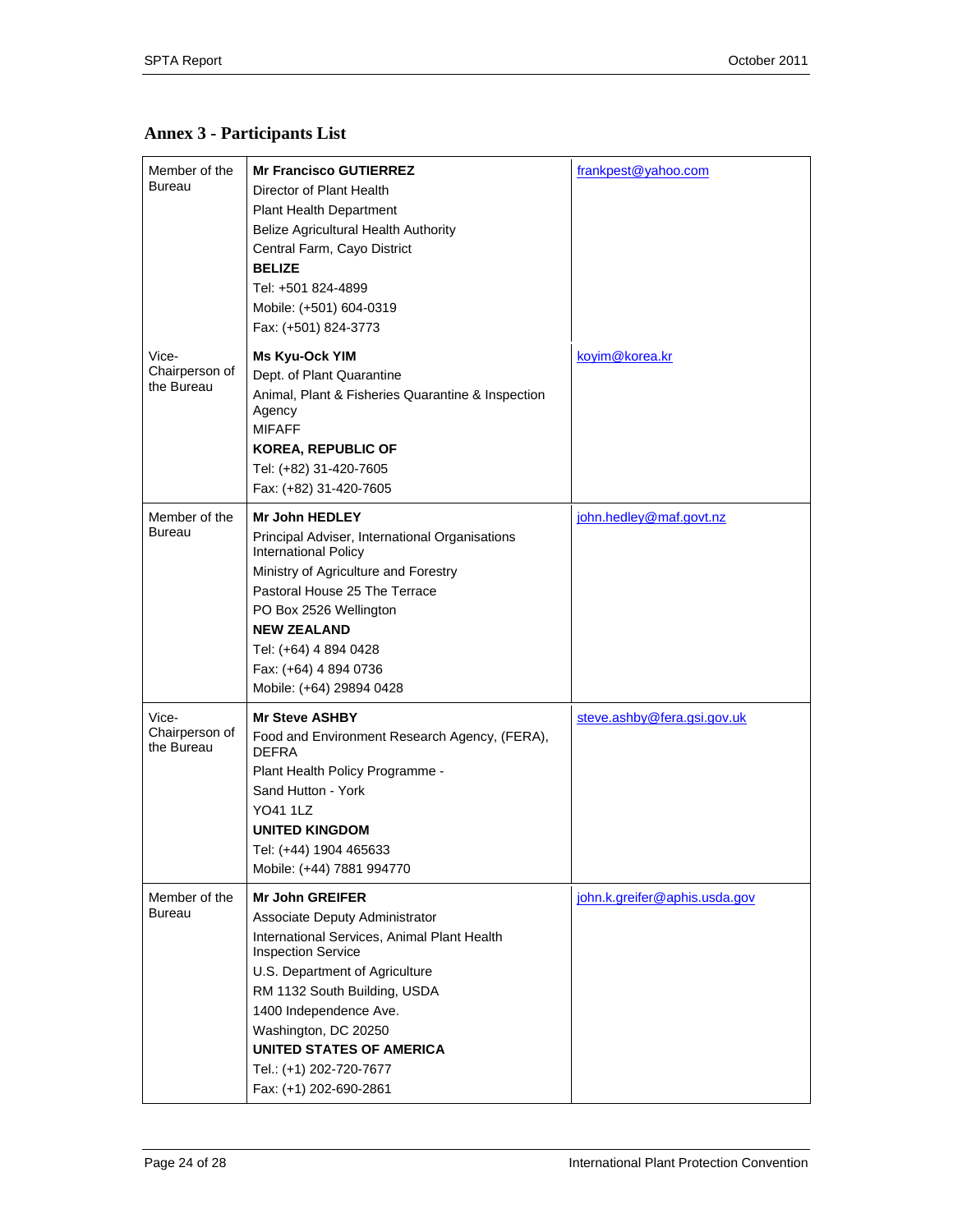| Member of the<br>Bureau | <b>Mr Arundel SAKALA</b><br><b>National Coordinator</b><br>Plant Quarantine and Phytosanitary Service<br>Zambia Agriculture Research Institute<br>Mount Makulu Research Station<br>Private Bag 07<br>Chilanga<br><b>ZAMBIA</b><br>Tel: (+260) 1 278 141 / 278 130 | mwati1lango@gmail.com<br>zaridirector@zari.gov.zm |
|-------------------------|-------------------------------------------------------------------------------------------------------------------------------------------------------------------------------------------------------------------------------------------------------------------|---------------------------------------------------|
|                         | Fax: (+260) 1 278141 / 278 130<br><b>Mr Diego QUIROGA</b><br>Director Nacional de Protección Vegetal - SENASA<br>Paseo Colón 315, Piso 4º Dpto. B<br>Ciudad de Buenos Aires (1063)<br><b>ARGENTINA</b><br>Tel. (+541) 1 4121 5495/5176                            | dquiroga@senasa.gov.ar                            |
|                         | <b>Ms Lois RANSOM</b><br><b>Chief Plant Protection Officer</b><br>Australian Government Department of Agriculture,<br><b>Fisheries and Forestry</b><br>GPO Box 858, Canberra ACT 2601<br><b>AUSTRALIA</b><br>Tel:(+61) 2 6272 4888<br>Fax: (+61) 2 6272 5835      | lois.ransom@daff.gov.au                           |
|                         | <b>Mr Greg STUBBINGS</b><br>Director, Office of the Chief Plant Health Officer<br>Canadian Food Inspection Agency<br>59 Camelot Drive<br>Ottawa, Ontario K1A 0Y9<br><b>CANADA</b><br>Tel: (613) 773-7247<br>Fax: (613) 773-7204                                   | Greg.Stubbings@inspection.gc.ca                   |
|                         | <b>Mr Ebbe NORDBO</b><br>Frø og Planter<br>Ministeriet for Fødevarer, Landbrug og Fiskeri<br>Plantedirektoratet<br>Skovbrynet 20, 2800 Kgs. Lyngby<br><b>DENMARK</b><br>Tel:. (+45) 45 26 36 00<br>Fax (+45) 45 26 36 10                                          | eno@pdir.dk                                       |
|                         | <b>Mr Ralf LOPIAN</b><br>Senior Advisor<br>Ministry of Agriculture and Forestry<br>Department of Food and Health<br>Mariankatu 23, Helsinki<br><b>FINLAND</b><br>Tel: (+358) 9 16052449<br>Fax: (+358) 9 16052443                                                 | ralf.lopian@mmm.fi                                |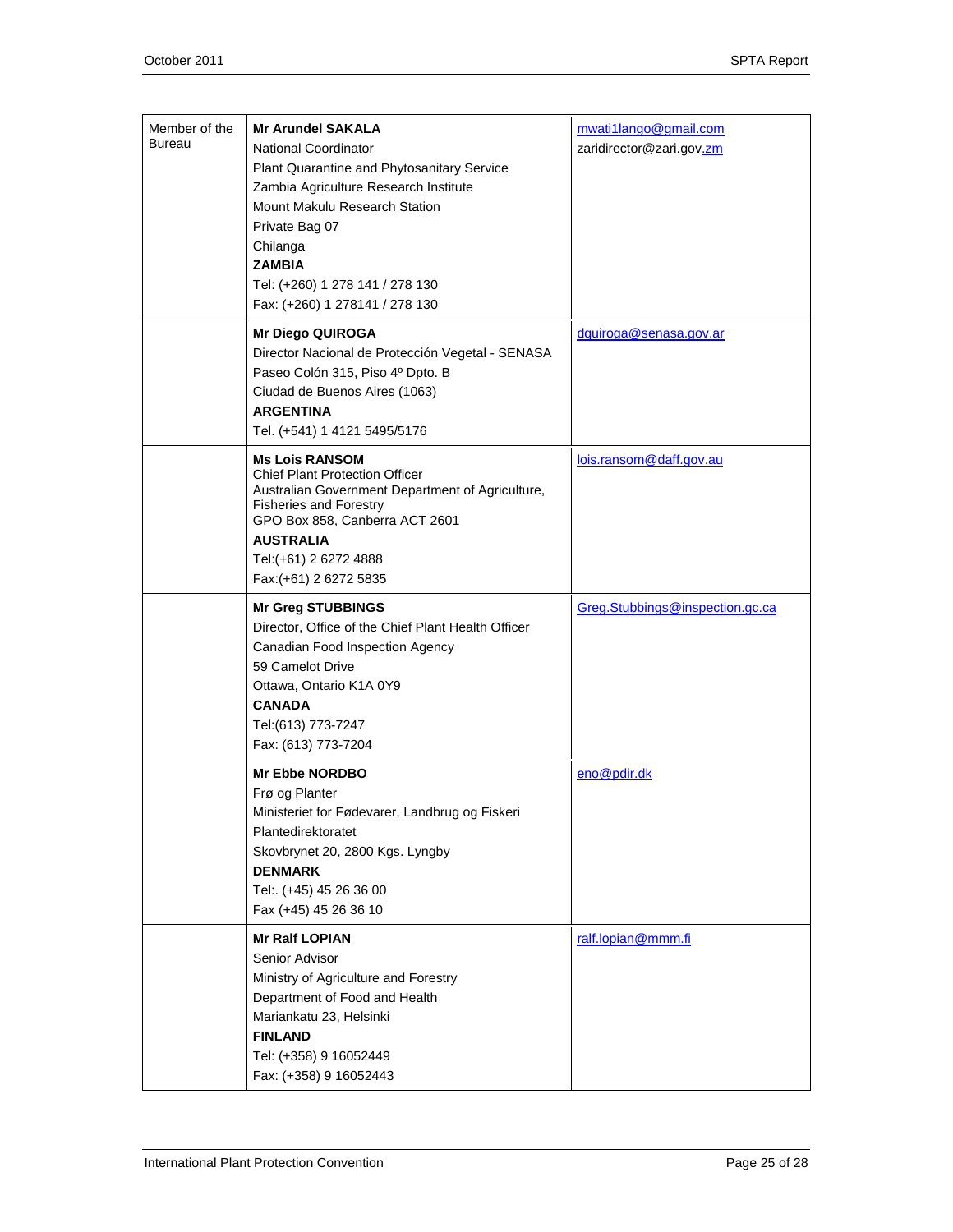| <b>Ms Sabrina PINTUS</b><br>Officer of the Central Plant Health Service<br>General Directorate for Rural Development,<br>Infrastructures and Services<br>Ministry of Agriculture, Food and Forestry Policy<br>Via XX Settembre 20<br>00187 Rome<br><b>ITALY</b><br>Tel (+39) 06 46656192<br>Fax (+39) 06 4881707 | s.pintus@mpaaf.gov.it          |
|------------------------------------------------------------------------------------------------------------------------------------------------------------------------------------------------------------------------------------------------------------------------------------------------------------------|--------------------------------|
| <b>Mr Masato FUKUSHIMA</b><br>Director of Plant Protection Office<br><b>Plant Protection Division</b><br>Ministry of Agriculture, Forestry and Fisheries<br>1-2-1, Kasumigaseki, Chiyoda-ku<br>Tokyo<br><b>JAPAN</b><br>Tel: (+81) 3-3502-5978<br>Fax: (+81) 3-3502-3386                                         | masato_fukushima@nm.maff.go.jp |
| <b>Mr Shoichi FUJITA</b><br><b>Plant Protection Officer</b><br>Kobe Plant Protection Station<br>Ministry of Agriculture, Forestry and Fisheries<br>Address: 1-1 Hatoba-chou<br>Tyuou-ku, Kobe<br><b>JAPAN</b><br>Tel: (+81) 78-331-2386<br>Fax: (+81) 78-391-1757                                                | fujitas@pps.maff.go.jp         |
| Mr James M. ONSANDO<br><b>Managing Director</b><br>Kenya Plant Health Inspectorate Service (KEPHIS)<br>P. O. Box 49592<br>Nairobi<br><b>KENYA</b><br>Tel: (+254) 020 3597201/3<br>Fax: (+254) 020 3536175                                                                                                        | director@kephis.org            |
| <b>Ms Hongsook PARK</b><br><b>Assistant Director</b><br><b>Export Management Division</b><br><b>Plant Quarantine Department</b><br>Animal, Plant and Fisheries Quarantine and<br><b>Inspection Agency</b><br>433-1, Anyang6-dong, Manan-gu, Anyang,<br>Gyeonggi-do<br><b>KOREA, REPUBLIC OF</b>                  | hspark101@korea.kr             |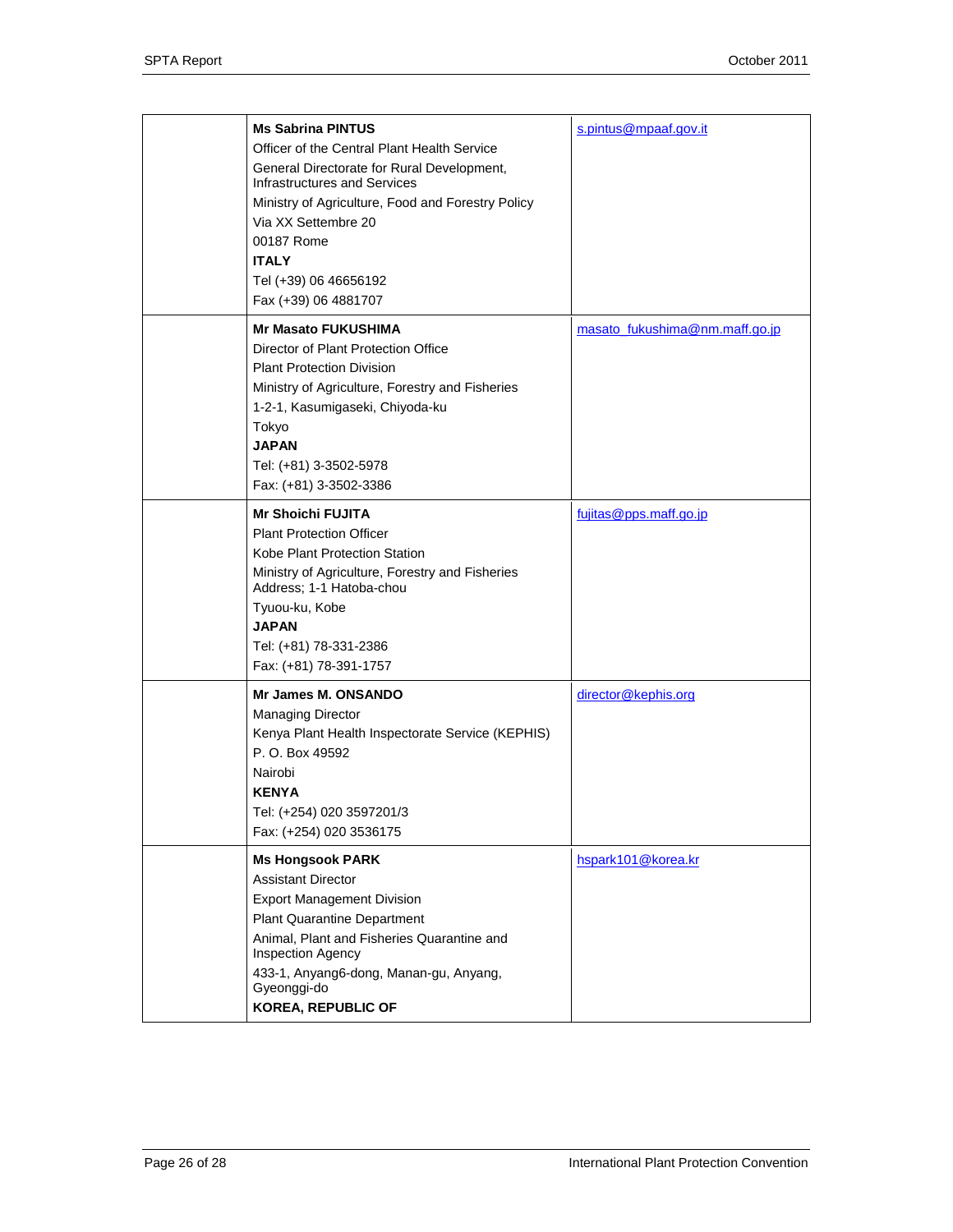| Mr Mekki CHOUIBANI<br><b>Executive Director of NEPPO</b><br>Avenue Hadj Ahmed Cherkaoui. Agdal. Rabat<br><b>MOROCCO</b><br>Tel.: +212 (0)537766536<br>Tel./Fax: +212 (0)537776598<br>GSM: + (0) 212 673997808                                                                                                                                                                                            | hq.neppo@gmail.com            |
|----------------------------------------------------------------------------------------------------------------------------------------------------------------------------------------------------------------------------------------------------------------------------------------------------------------------------------------------------------------------------------------------------------|-------------------------------|
| <b>Mr Corné VAN ALPHEN</b><br>Ministry of Economic Affairs, Agriculture and<br>Innovation<br>Department of Agriculture, Agribusiness and<br><b>Fisheries</b><br>Bezuidenhoutseweg 73<br>Den Haag - 2500 EK<br><b>NETHERLANDS</b><br>Tel: (+31) 70 3785552<br>Fax: (+31) 70 3786123                                                                                                                       | c.a.m.van.alphen@minlnv.nl    |
| Ms Olufunke Olusola AWOSUSI<br>Head, Post Entry Quarantine Inspection and<br>Surveillance<br>Nigeria Agricultural Quarantine Service<br>Moor Plantation, P.M.B. 5672<br>Ibadan<br><b>NIGERIA</b><br>Tel: +234 805 9608494                                                                                                                                                                                | awosusifunke@yahoo.com        |
| <b>Mr Javier TRUJILLO ARRIAGA</b><br>Director, Plant Health Officer for Mexico Secretariat<br>of Agriculture, Livestock, Rural Development,<br>Fisheries, and Food (SAGARPA) Plant Health, Food<br>Safety and Agricultural Food Quality National Service<br>(SENASICA)<br>Guillermo Pérez Valenzuela No. 127 Col. Del<br>Carmen, Coyoacan, C. P. 04100<br><b>MÉXICO</b><br>Tel: (+55) 5090 3000 ex 51319 | trujillo@senasica.gob.mx      |
| <b>Ms Rebecca BECH</b><br>Deputy Administrator<br>APHIS' Plant Protection and<br>Quarantine (PPQ) Program<br>US Department of Agriculture<br>1400 Independence Avenue SW<br>Room 302-E, Washington, DC, 20250<br>UNITED STATES OF AMERICA<br>Tel: (+1) 202 720 5601                                                                                                                                      | rebecca.a.bech@aphis.usda.gov |
| <b>Ms Jane CHARD</b><br>Head of Branch - Plant Health<br>Science and Advice for Scottish Agriculture (SASA)<br>Roddinglaw Road, Edinburgh, EH12 9FJ<br><b>UNITED KINGDOM</b><br>Tel: (+44) 131 244 8863<br>Fax: (+44) 131 244 8940                                                                                                                                                                       | Jane.Chard@sasa.gsi.gov.uk    |